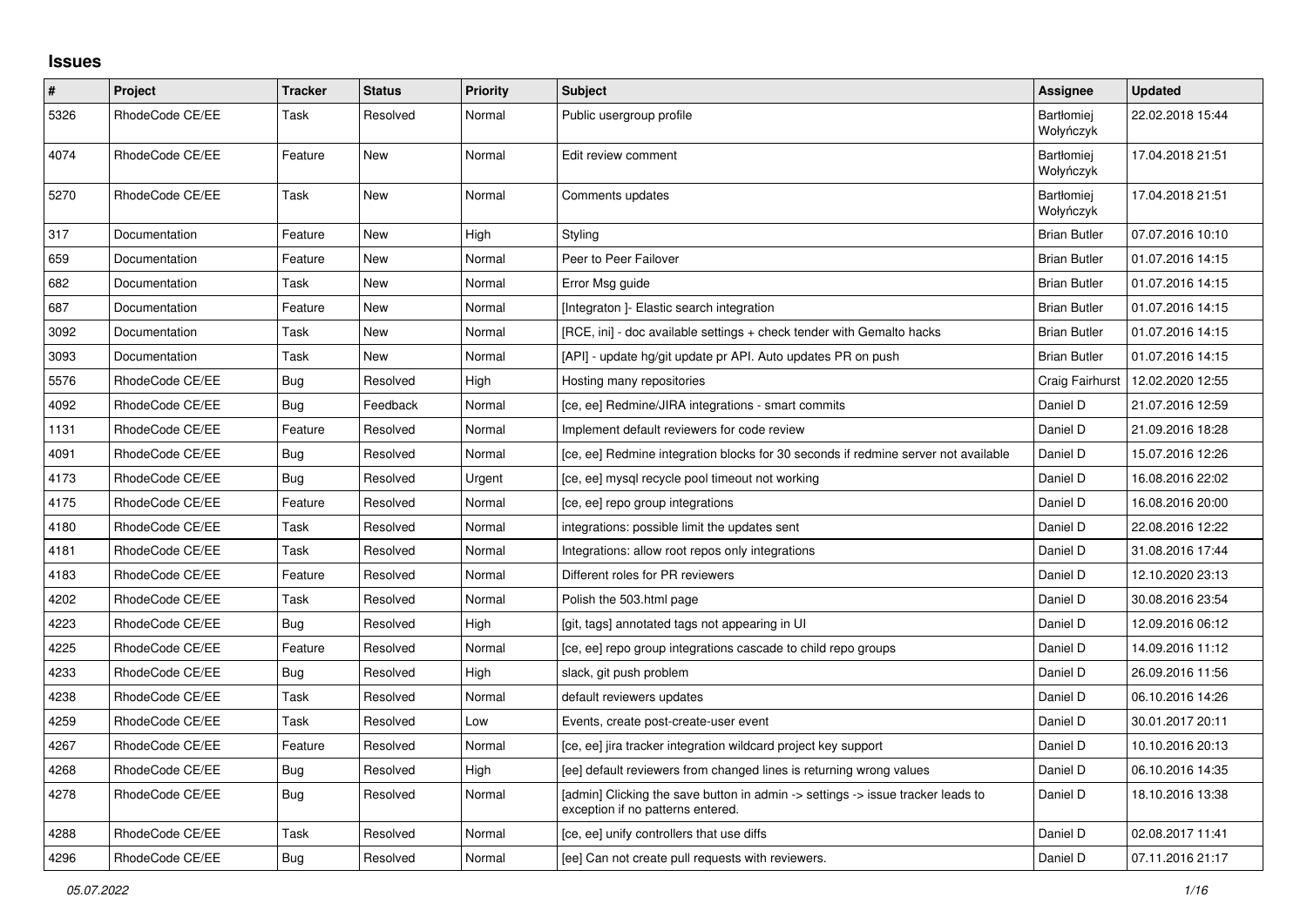| $\pmb{\#}$ | Project         | <b>Tracker</b> | <b>Status</b> | <b>Priority</b> | <b>Subject</b>                                                                                 | <b>Assignee</b>             | <b>Updated</b>                   |
|------------|-----------------|----------------|---------------|-----------------|------------------------------------------------------------------------------------------------|-----------------------------|----------------------------------|
| 4311       | RhodeCode CE/EE | Task           | Resolved      | Normal          | Diffs feedback                                                                                 | Daniel D                    | 26.11.2016 14:10                 |
| 5579       | RhodeCode CE/EE | Bug            | Resolved      | Normal          | JS bug when a commit message can be parsed as a number                                         | Daniel D                    | 20.01.2020 10:04                 |
| 5581       | RhodeCode CE/EE | Feature        | Resolved      | Normal          | expose `send_email` option in the HTTP API, for `comment_commit` and<br>'comment_pull_request' | Daniel D                    | 29.01.2020 11:46                 |
| 5599       | RhodeCode CE/EE | Bug            | Resolved      | Normal          | SVN navigation to trunk fails                                                                  | Daniel D                    | 04.04.2020 11:21                 |
| 5602       | RhodeCode CE/EE | Feature        | Resolved      | Normal          | Copy full path only copies partial                                                             | Daniel D                    | 30.03.2020 16:04                 |
| 5604       | RhodeCode CE/EE | <b>Bug</b>     | Resolved      | High            | Search error on second result page                                                             | Daniel D                    | 30.03.2020 16:01                 |
| 5606       | RhodeCode CE/EE | <b>Bug</b>     | Resolved      | High            | SVN + ssh subdirectory failure                                                                 | Daniel D                    | 09.04.2020 03:29                 |
| 5608       | RhodeCode CE/EE | <b>Bug</b>     | Resolved      | High            | svn+ssh user set incorrectly                                                                   | Daniel D                    | 31.03.2020 18:21                 |
| 5610       | RhodeCode CE/EE | Bug            | Resolved      | Normal          | Files navigation looses the at= <name> marker</name>                                           | Daniel D                    | 03.10.2021 23:23                 |
| 5615       | RhodeCode CE/EE | Feature        | Resolved      | Normal          | Misleading message in PR diff view "File was deleted in this version"                          | Daniel D                    | 23.04.2020 17:40                 |
| 4110       | RhodeCode CE/EE | Bug            | In Progress   | Normal          | [ce, ee] repos can be named admin, static                                                      | Daniel D                    | 20.07.2016 19:51                 |
| 4120       | RhodeCode CE/EE | Task           | New           | Normal          | [ce] replace get_repo_nodes api                                                                | Daniel D                    | 17.04.2018 21:49                 |
| 4147       | RhodeCode CE/EE | Task           | New           | Normal          | [ce, ee, docs] Events documentation                                                            | Daniel D                    | 15.08.2016 12:33                 |
| 4157       | RhodeCode CE/EE | Feature        | New           | Normal          | [integrations] Integrate with industry standard SW development tools                           | Daniel D                    | 08.08.2016 12:55                 |
| 4179       | RhodeCode CE/EE | Task           | New           | Normal          | [ce, ee] refine perms summary list                                                             | Daniel D                    | 14.09.2016 12:09                 |
| 4197       | RhodeCode CE/EE | Task           | <b>New</b>    | Normal          | [ce, ee] get list of users with their permissions to a repository                              | Daniel D                    | 22.09.2017 10:30                 |
| 4208       | RhodeCode CE/EE | Bug            | New           | Normal          | [ce, ee] test errors get hidden by error page                                                  | Daniel D                    | 14.09.2016 12:00                 |
| 4232       | RhodeCode CE/EE | Feature        | <b>New</b>    | Normal          | [ce, ee, pr, compare] redo diffs, support side by side diffs, html diffs                       | Daniel D                    | 25.10.2016 15:40                 |
| 4246       | RhodeCode CE/EE | Task           | New           | Normal          | [ce, ee, vcs, git] add tests for annotated git tags                                            | Daniel D                    | 13.02.2018 18:03                 |
| 4256       | RhodeCode CE/EE | Bug            | New           | Normal          | [ce, ee, ux] Source code highlight colors conflict with red/green inserted/deleted<br>blocks   | Daniel D                    | 03.10.2016 05:00                 |
| 4289       | RhodeCode CE/EE | Task           | New           | Low             | [ce, ee] clean up pygments lexer functions + handling                                          | Daniel D                    | 21.10.2016 14:44                 |
| 3971       | RhodeCode CE/EE | Bug            | Resolved      | Normal          | [ce, vcs] Merge requests/Pull requests failing due to rebase problem                           | Johannes<br>Bornhold        | 19.07.2016 15:54                 |
| 4153       | RhodeCode CE/EE | Task           | Resolved      | Normal          | Optimize readme fetching by changing the system of readme detection                            | Johannes<br>Bornhold        | 09.09.2016 10:17                 |
| 4199       | RhodeCode CE/EE | Bug            | Resolved      | High            | investigate: ongoing SSL problems when switching to 4.X from 3.X                               | Johannes<br><b>Bornhold</b> | 15.09.2016 13:14                 |
| 3488       | RhodeCode CE/EE | Bug            | Resolved      | Normal          | [frontend, styling] update icon font                                                           |                             | Lisa Quatmann   04.10.2016 13:27 |
| 4121       | RhodeCode CE/EE | Bug            | Resolved      | Normal          | [ce, ee] server announcement has extra margin                                                  |                             | Lisa Quatmann   26.09.2016 14:00 |
| 4194       | RhodeCode CE/EE | Task           | Resolved      | Normal          | move svn http backend out of labs into a real VCS settings                                     | Lisa Quatmann               | 14.09.2016 23:16                 |
| 4224       | RhodeCode CE/EE | Bug            | Resolved      | Normal          | [docs] update docs re: removing old instances when switching editions                          |                             | Lisa Quatmann   11.10.2016 15:36 |
| 4254       | RhodeCode CE/EE | Bug            | Resolved      | Normal          | [frontend] 500 Internal Server Error with i18n-ed pages                                        |                             | Lisa Quatmann   30.09.2016 14:38 |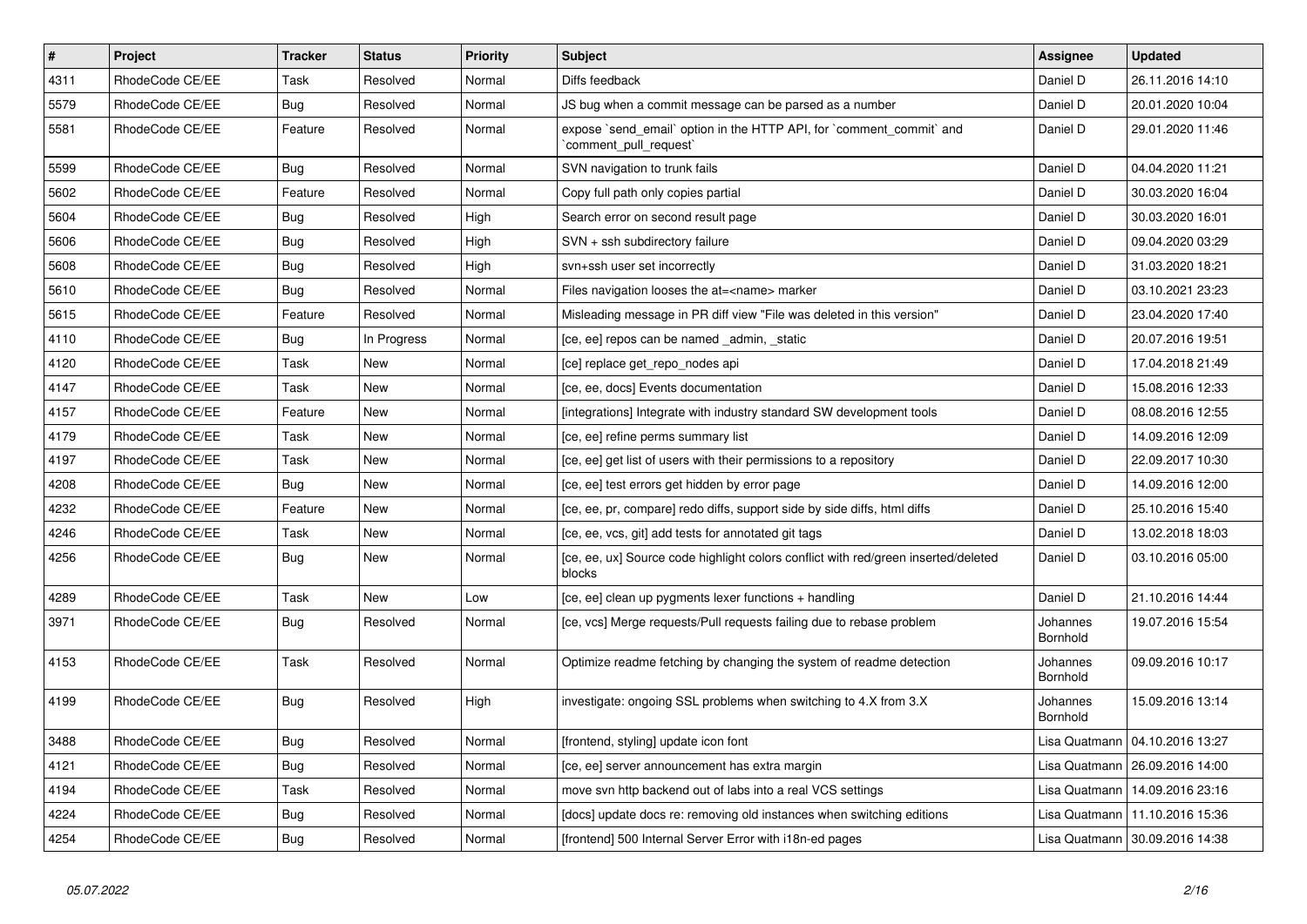| $\vert$ # | Project         | <b>Tracker</b> | <b>Status</b> | <b>Priority</b> | Subject                                                                               | <b>Assignee</b>              | <b>Updated</b>   |
|-----------|-----------------|----------------|---------------|-----------------|---------------------------------------------------------------------------------------|------------------------------|------------------|
| 3454      | RhodeCode CE/EE | Task           | Feedback      | Normal          | [ce/ee] visually differentiate the two editions                                       | Marcin<br>Kuzminski<br>[CTO] | 10.08.2016 03:30 |
| 3549      | RhodeCode CE/EE | <b>Bug</b>     | Resolved      | Normal          | [4.0.0 regression], file source links use last commit id instead of current commit id | Marcin<br>Kuzminski<br>[CTO] | 21.04.2016 16:10 |
| 3556      | RhodeCode CE/EE | Task           | Resolved      | Normal          | Disable and rename initial repo scan flag                                             | Marcin<br>Kuzminski<br>[CTO] | 22.04.2016 14:33 |
| 4036      | RhodeCode CE/EE | <b>Bug</b>     | Resolved      | Normal          | encrypted clone uri can throw unicodeerror after key change                           | Marcin<br>Kuzminski<br>[CTO] | 27.06.2016 19:38 |
| 4065      | RhodeCode CE/EE | <b>Bug</b>     | Resolved      | Normal          | [ux, login] 404 on login after comment attempt                                        | Marcin<br>Kuzminski<br>[CTO] | 04.07.2016 00:40 |
| 4155      | RhodeCode CE/EE | Bug            | Resolved      | Low             | Date of Last Change is not displayed correctly                                        | Marcin<br>Kuzminski<br>[CTO] | 21.01.2020 02:20 |
| 4178      | RhodeCode CE/EE | Bug            | Resolved      | Normal          | RhodeCode EE OVA VM wont run on a ESX 6.0 host                                        | Marcin<br>Kuzminski<br>[CTO] | 15.09.2016 13:25 |
| 4184      | RhodeCode CE/EE | <b>Bug</b>     | Resolved      | High            | fix content INT overflow bug                                                          | Marcin<br>Kuzminski<br>[CTO] | 23.08.2016 10:31 |
| 4211      | RhodeCode CE/EE | Feature        | Resolved      | Normal          | [ce, ee] increase webhook flexibility                                                 | Marcin<br>Kuzminski<br>[CTO] | 20.06.2022 10:55 |
| 4219      | RhodeCode CE/EE | Feature        | Resolved      | Normal          | [ce, ee] Add mandatory reviewers for pull requests                                    | Marcin<br>Kuzminski<br>[CTO] | 20.06.2017 15:23 |
| 4245      | RhodeCode CE/EE | Task           | Resolved      | Normal          | Convert control command to use http mode by default                                   | Marcin<br>Kuzminski<br>[CTO] | 14.10.2016 16:13 |
| 4250      | RhodeCode CE/EE | <b>Bug</b>     | Resolved      | Normal          | Adding a reviewer into existing PR doesn't set a reason.                              | Marcin<br>Kuzminski<br>[CTO] | 07.10.2016 20:05 |
| 4276      | RhodeCode CE/EE | <b>Bug</b>     | Resolved      | Normal          | System info page uses mercurial/git versions from RhodeCode instead of VCSServer      | Marcin<br>Kuzminski<br>[CTO] | 14.11.2016 21:19 |
| 4281      | RhodeCode CE/EE | Task           | Resolved      | Normal          | Fix docs on To `increase database performance`                                        | Marcin<br>Kuzminski<br>[CTO] | 18.10.2016 16:39 |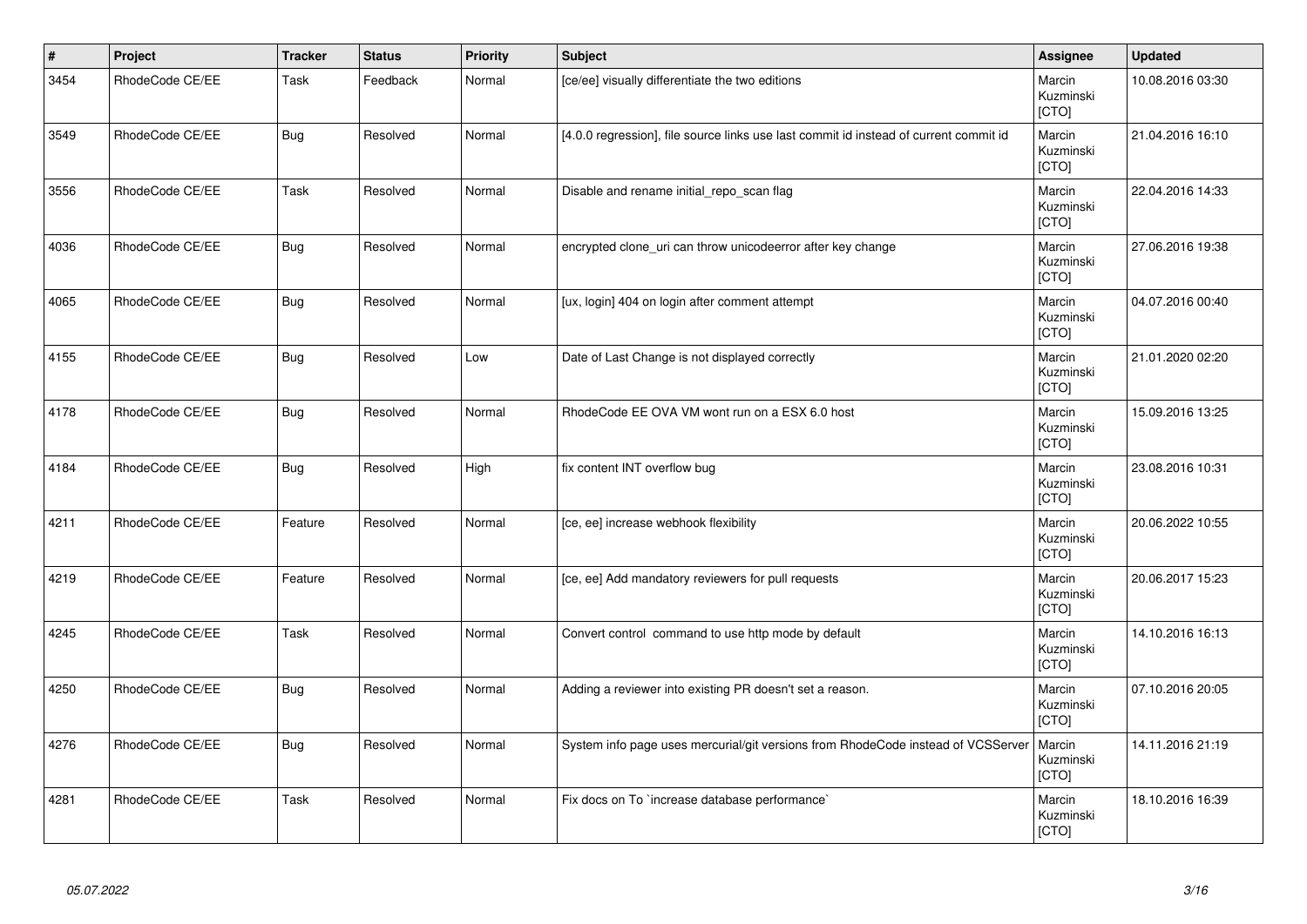| $\vert$ # | Project         | <b>Tracker</b> | <b>Status</b> | <b>Priority</b> | <b>Subject</b>                                                                                     | <b>Assignee</b>              | <b>Updated</b>   |
|-----------|-----------------|----------------|---------------|-----------------|----------------------------------------------------------------------------------------------------|------------------------------|------------------|
| 4282      | RhodeCode CE/EE | Task           | Resolved      | Normal          | Add inode limit together with disk usage                                                           | Marcin<br>Kuzminski<br>[CTO] | 19.10.2016 12:18 |
| 4297      | RhodeCode CE/EE | Task           | Resolved      | Normal          | redo the my-pull-requests page to use the datagrid                                                 | Marcin<br>Kuzminski<br>[CTO] | 01.11.2016 09:31 |
| 4670      | RhodeCode CE/EE | Task           | Resolved      | Normal          | Release 4.5.1                                                                                      | Marcin<br>Kuzminski<br>[CTO] | 06.12.2016 21:13 |
| 5150      | RhodeCode CE/EE | Task           | Resolved      | Normal          | Password reset promts in my account should be hidden in accounts that are not of<br>type rhodecode | Marcin<br>Kuzminski<br>[CTO] | 02.01.2017 16:34 |
| 5386      | RhodeCode CE/EE | Task           | Resolved      | Normal          | Increase security for Email Change                                                                 | Marcin<br>Kuzminski<br>[CTO] | 17.02.2018 17:29 |
| 5442      | RhodeCode CE/EE | Feature        | Resolved      | Low             | Preview of Jupyter notebooks                                                                       | Marcin<br>Kuzminski<br>[CTO] | 16.01.2019 16:33 |
| 4035      | RhodeCode CE/EE | <b>Bug</b>     | In Progress   | Normal          | failed to create whoosh index                                                                      | Marcin<br>Kuzminski<br>[CTO] | 06.07.2016 00:04 |
| 4193      | RhodeCode CE/EE | Feature        | In Progress   | Normal          | Improve Filter Functionality in the Change Log                                                     | Marcin<br>Kuzminski<br>[CTO] | 22.09.2017 10:25 |
| 3483      | RhodeCode CE/EE | <b>Bug</b>     | New           | Normal          | oauth: disable 3rd party registration if RhodeCode registration is disabled                        | Marcin<br>Kuzminski<br>[CTO] | 13.04.2016 12:13 |
| 4000      | RhodeCode CE/EE | Feature        | <b>New</b>    | Normal          | Make compare more functional                                                                       | Marcin<br>Kuzminski<br>[CTO] | 18.11.2017 19:11 |
| 4213      | RhodeCode CE/EE | Feature        | <b>New</b>    | High            | Embed PostgreSQL database                                                                          | Marcin<br>Kuzminski<br>[CTO] | 03.09.2016 23:45 |
| 5257      | RhodeCode CE/EE | <b>Bug</b>     | New           | Normal          | Git repository with big binary file provokes error and strange behavior/memory leak<br>of RH.      | Marcin<br>Kuzminski<br>[CTO] | 23.03.2017 22:02 |
| 5382      | RhodeCode CE/EE | Feature        | <b>New</b>    | Normal          | Support for repository aliases                                                                     | Marcin<br>Kuzminski<br>[CTO] | 04.09.2017 15:17 |
| 5441      | RhodeCode CE/EE | Feature        | New           | Low             | Some files not parsed as XML files                                                                 | Marcin<br>Kuzminski<br>[CTO] | 12.06.2018 12:23 |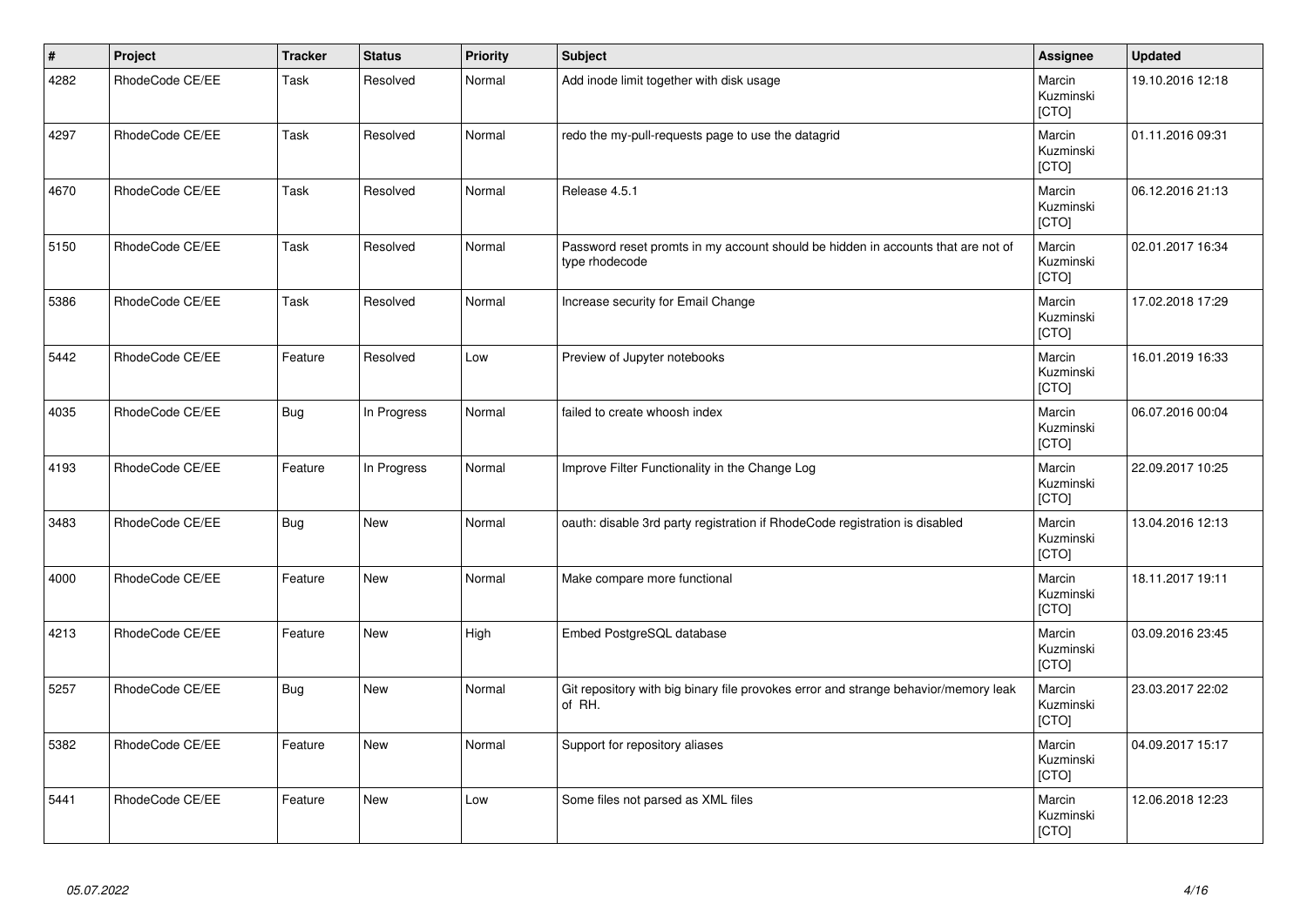| #    | Project              | <b>Tracker</b> | <b>Status</b> | <b>Priority</b> | <b>Subject</b>                                                                                       | <b>Assignee</b>              | <b>Updated</b>   |
|------|----------------------|----------------|---------------|-----------------|------------------------------------------------------------------------------------------------------|------------------------------|------------------|
| 5653 | RhodeCode CE/EE      | Feature        | New           | Normal          | Extend SSH clone to support cloning by repo id.                                                      | Marcin<br>Kuzminski<br>[CTO] | 17.02.2021 12:58 |
| 4269 | RhodeCode CE/EE      | Support        | Resolved      | Normal          | Allow flash messages to be permanently surpressed                                                    | Marcin Lulek                 | 14.10.2016 12:46 |
| 5587 | RhodeCode CE/EE      | Bug            | Resolved      | Normal          | Broken metatags in 4.18.1                                                                            | Marcin Lulek                 | 29.01.2020 11:46 |
| 4052 | RhodeCode Appenlight | Task           | New           | Normal          | release fixes                                                                                        | Marcin Lulek                 | 29.06.2016 12:14 |
| 4234 | RhodeCode CE/EE      | Task           | New           | Normal          | prepare and test RhodeCode VM image for AWS                                                          | Marcin Lulek                 | 11.07.2017 13:32 |
| 4251 | RhodeCode CE/EE      | Task           | Feedback      | High            | [customer] Pull request with subrepos                                                                | Martin<br>Bornhold           | 10.11.2016 17:52 |
| 1055 | RhodeCode CE/EE      | Feature        | Resolved      | Normal          | [pr, vcs] Expose the shadow repository of a pull request                                             | Martin<br>Bornhold           | 26.10.2016 10:33 |
| 3950 | RhodeCode CE/EE      | <b>Bug</b>     | Resolved      | Normal          | [ce, ee] trying to merge pr against a deleted branch/bookmark breaks the pr page                     | Martin<br>Bornhold           | 27.10.2016 16:12 |
| 4203 | RhodeCode CE/EE      | Task           | Resolved      | Normal          | Get rid of svn.proxy.parent_path_root, and replace it with reading storage location<br>from Database | Martin<br>Bornhold           | 22.09.2016 14:31 |
| 4237 | RhodeCode CE/EE      | Task           | Resolved      | Normal          | Enable HTTP support                                                                                  | Martin<br>Bornhold           | 12.10.2016 11:51 |
| 4243 | RhodeCode CE/EE      | Support        | Resolved      | High            | Gist visibility update?                                                                              | Martin<br>Bornhold           | 27.09.2016 06:40 |
| 4244 | RhodeCode CE/EE      | Support        | Resolved      | Normal          | mod day syn template error when using auth realm with spaces in it                                   | Martin<br>Bornhold           | 28.09.2016 12:07 |
| 4247 | RhodeCode CE/EE      | Bug            | Resolved      | Normal          | [vcs] Using current time as timestamp during archive creating leads to changing<br>hashes            | Martin<br>Bornhold           | 28.09.2016 12:07 |
| 4271 | RhodeCode CE/EE      | Bug            | Resolved      | Normal          | Browsing new repository groups via SVN issue                                                         | Martin<br>Bornhold           | 19.10.2016 11:11 |
| 4273 | RhodeCode CE/EE      | Bug            | Resolved      | Urgent          | GIT executable not seen by vcsserver                                                                 | Martin<br>Bornhold           | 13.10.2016 15:45 |
| 4277 | RhodeCode CE/EE      | Bug            | Resolved      | Normal          | [frontend] System info page does not work correctly in safari.                                       | Martin<br>Bornhold           | 04.11.2016 12:08 |
| 4279 | RhodeCode CE/EE      | Bug            | Resolved      | Normal          | re-captcha validation is broken                                                                      | Martin<br>Bornhold           | 26.10.2016 22:27 |
| 5368 | RhodeCode CE/EE      | Feature        | Resolved      | Normal          | Mercurial: Close branch before merging it                                                            | Mathieu Cantin               | 21.01.2020 02:11 |
| 3372 | RhodeCode CE/EE      | Bug            | In Progress   | High            | [Idap, groups] Customer gets an empty list of groups                                                 | Mikhail<br>Chernykh          | 08.06.2016 11:32 |
| 5548 | RhodeCode CE/EE      | Feature        | New           | Normal          | Initial Search API                                                                                   | Peter Colledge               | 07.07.2019 22:21 |
| 5516 | RhodeCode CE/EE      | Support        | Resolved      | High            | Cannot log into RhodeCode                                                                            | Thierry<br>Wynsdau           | 28.05.2020 20:28 |
| 5523 | RhodeCode CE/EE      | Bug            | Resolved      | High            | user from AD is asked to change his password when logs in.                                           | Thierry<br>Wynsdau           | 28.05.2020 20:28 |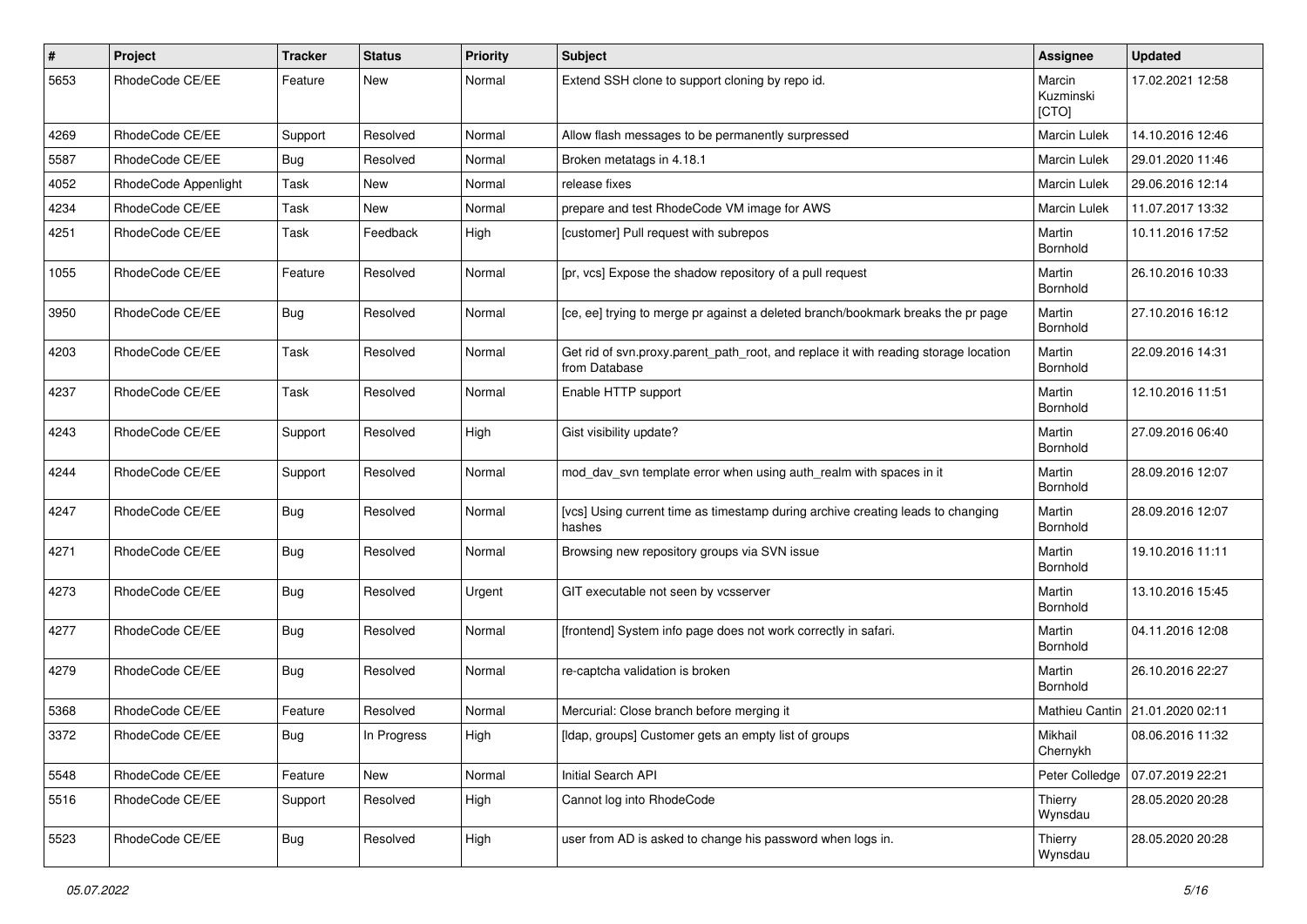| $\pmb{\#}$ | Project              | <b>Tracker</b> | <b>Status</b> | <b>Priority</b> | <b>Subject</b>                                                                                        | <b>Assignee</b>    | <b>Updated</b>   |
|------------|----------------------|----------------|---------------|-----------------|-------------------------------------------------------------------------------------------------------|--------------------|------------------|
| 5553       | RhodeCode CE/EE      | Bug            | New           | Normal          | Exceptions Tracker - Exception ID: 140095575901360 after upgrade to the lastes<br>version             | Thierry<br>Wynsdau | 10.07.2019 10:33 |
| 2539       | RhodeCode CE/EE      | Feature        | Feedback      | Normal          | Recursive deletion of resources                                                                       |                    | 20.04.2016 08:52 |
| 1404       | RhodeCode CE/EE      | <b>Bug</b>     | Resolved      | Normal          | clone of really huge git repo (4gb) causes pyro to explode                                            |                    | 07.02.2017 14:52 |
| 2264       | RhodeCode CE/EE      | Bug            | Resolved      | Normal          | New user password change doesn't actually require a password change.                                  |                    | 12.08.2016 16:01 |
| 2744       | RhodeCode CE/EE      | Task           | Resolved      | Normal          | Deprecating Internet Explorer                                                                         |                    | 06.07.2016 12:04 |
| 2817       | RhodeCode CE/EE      | Feature        | Resolved      | Normal          | Make largefiles downloadable from the interface                                                       |                    | 27.03.2017 14:04 |
| 3239       | RhodeCode CE/EE      | Task           | Resolved      | Normal          | Catch all route for repo page or repo group page is always executing checks for<br>every page         |                    | 21.04.2016 11:30 |
| 3357       | RhodeCode CE/EE      | Bug            | Resolved      | Normal          | switch to sometimes fails to load files metadata                                                      |                    | 30.03.2016 10:56 |
| 3555       | RhodeCode CE/EE      | <b>Bug</b>     | Resolved      | Normal          | Then disabled repo location change the panel should explicitly state that it's disabled               |                    | 25.04.2016 10:34 |
| 3981       | RhodeCode CE/EE      | Feature        | Resolved      | Normal          | Add cloud hosting like Gitlab, GitHub                                                                 |                    | 02.03.2020 09:14 |
| 3989       | RhodeCode Appenlight | Bug            | Resolved      | Normal          | even up report spacing                                                                                |                    | 21.06.2016 18:55 |
| 3991       | RhodeCode Appenlight | Bug            | Resolved      | Normal          | report logs need upper margin                                                                         |                    | 21.06.2016 18:55 |
| 3999       | RhodeCode CE/EE      | Feature        | Resolved      | Normal          | Add `send account information` to user creation page                                                  |                    | 28.06.2016 15:22 |
| 4003       | RhodeCode CE/EE      | Task           | Resolved      | Normal          | User personal repository groups improvements                                                          |                    | 07.11.2016 16:12 |
| 4044       | RhodeCode CE/EE      | Feature        | Resolved      | Normal          | <b>Branch permissions</b>                                                                             |                    | 30.08.2018 09:48 |
| 4081       | RhodeCode CE/EE      | Support        | Resolved      | Normal          | Receiving server 500 error when trying to clone repo from windows client using<br>eclipse             |                    | 12.07.2016 14:30 |
| 4089       | RhodeCode CE/EE      | Bug            | Resolved      | Normal          | svn repository does not exist                                                                         |                    | 12.06.2018 12:29 |
| 4090       | RhodeCode CE/EE      | Bug            | Resolved      | Normal          | test ticket                                                                                           |                    | 09.03.2021 20:39 |
| 4108       | RhodeCode CE/EE      | Task           | Resolved      | Normal          | Release 4.2.2                                                                                         |                    | 14.10.2016 13:08 |
| 4140       | RhodeCode CE/EE      | Task           | Resolved      | Normal          | Check middleware chain status, and Verify that special middleware is catching<br>exceptions correctly |                    | 23.08.2016 12:13 |
| 4151       | RhodeCode CE/EE      | Task           | Resolved      | Normal          | [packaging] Subversion to current 1.9.X                                                               |                    | 09.09.2016 10:18 |
| 4166       | RhodeCode CE/EE      | Bug            | Resolved      | Urgent          | [ce] Rhodecode crashing after MySQL error                                                             |                    | 23.08.2016 23:35 |
| 4169       | RhodeCode CE/EE      | Task           | Resolved      | Normal          | re-architecture celery support                                                                        |                    | 17.11.2017 19:21 |
| 4192       | RhodeCode CE/EE      | Feature        | Resolved      | Normal          | [ce, ee] slack/hipchat integrations group commits by branch pushed                                    |                    | 09.09.2016 19:01 |
| 4206       | RhodeCode CE/EE      | <b>Bug</b>     | Resolved      | High            | Error creating SVN groups                                                                             |                    | 15.09.2016 13:24 |
| 4207       | RhodeCode CE/EE      | Feature        | Resolved      | Normal          | Support for obsolescence markers in changelog UI                                                      |                    | 19.05.2017 16:14 |
| 4227       | RhodeCode CE/EE      | Support        | Resolved      | Normal          | VBScript files detected as text/plain - no syntax highlighting                                        |                    | 14.09.2016 22:38 |
| 4235       | RhodeCode CE/EE      | Task           | Resolved      | High            | Support GIT LFS server                                                                                |                    | 23.03.2017 17:24 |
| 4266       | RhodeCode CE/EE      | <b>Bug</b>     | Resolved      | Normal          | Error 500 on integrations page after setting up Webhook                                               |                    | 17.10.2016 15:35 |
| 4274       | RhodeCode CE/EE      | <b>Bug</b>     | Resolved      | Normal          | 500 error when push big objects                                                                       |                    | 13.02.2017 19:53 |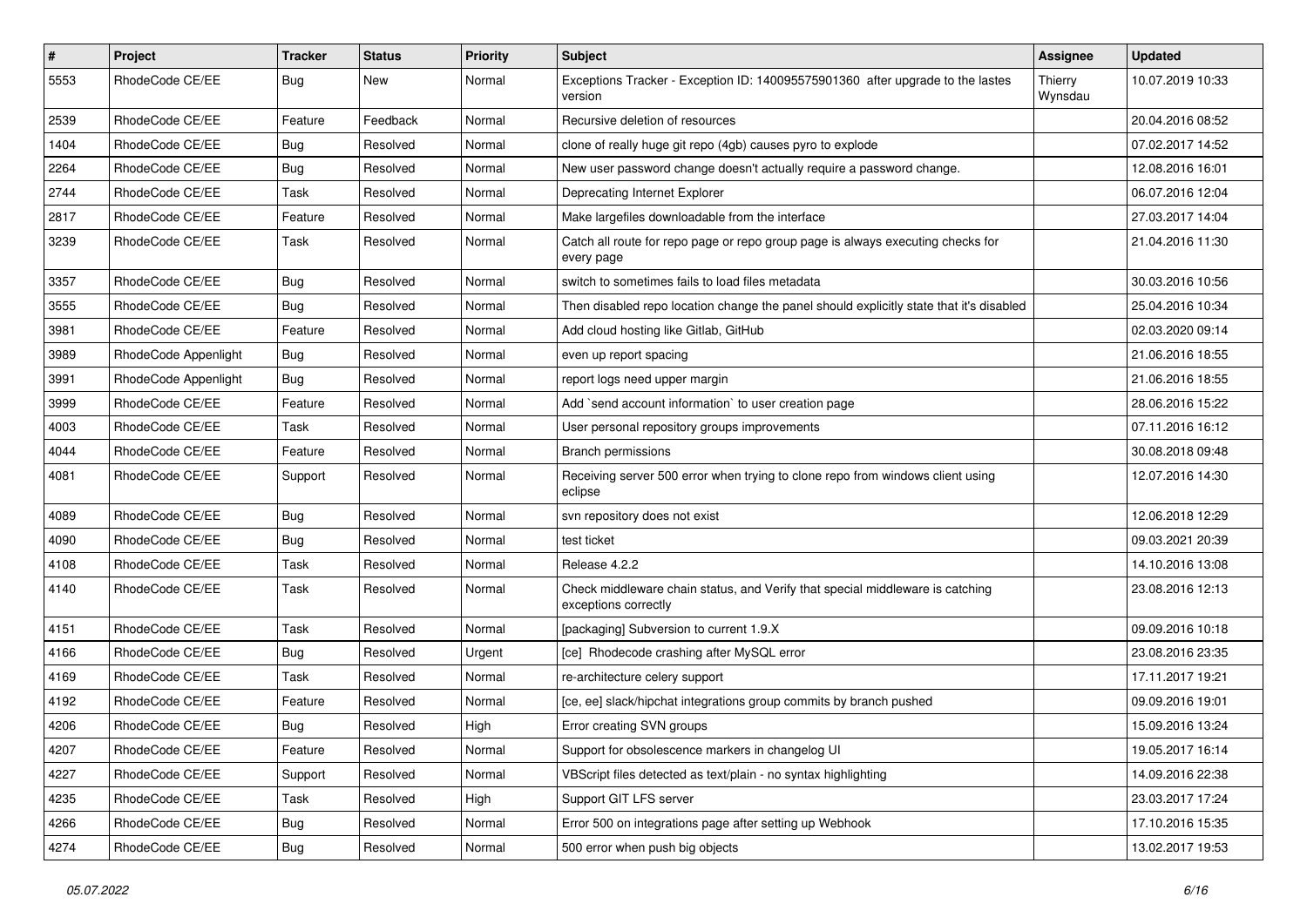| $\vert$ # | Project         | <b>Tracker</b> | <b>Status</b> | <b>Priority</b> | Subject                                                                                  | Assignee | <b>Updated</b>   |
|-----------|-----------------|----------------|---------------|-----------------|------------------------------------------------------------------------------------------|----------|------------------|
| 4283      | RhodeCode CE/EE | Task           | Resolved      | Normal          | bump whoosh to 2.7.4 release                                                             |          | 13.12.2016 21:08 |
| 4304      | RhodeCode CE/EE | <b>Bug</b>     | Resolved      | High            | Search: Internal Server Error                                                            |          | 26.11.2016 16:26 |
| 4305      | RhodeCode CE/EE | Task           | Resolved      | Normal          | Meta-tagging could be excluded from limit                                                |          | 09.11.2016 19:27 |
| 4306      | RhodeCode CE/EE | Bug            | Resolved      | Normal          | Issue to push file with character # on a SVN                                             |          | 03.04.2017 16:44 |
| 4666      | RhodeCode CE/EE | Task           | Resolved      | Normal          | Bump git and mercurial to latest versions                                                |          | 02.12.2016 19:01 |
| 4675      | RhodeCode CE/EE | <b>Bug</b>     | Resolved      | Normal          | Disk free inodes are displayed incorrectly                                               |          | 13.12.2016 22:41 |
| 4676      | RhodeCode CE/EE | <b>Bug</b>     | Resolved      | Normal          | Some admin passwords can make installation fail                                          |          | 16.12.2016 16:16 |
| 4677      | RhodeCode CE/EE | Support        | Resolved      | High            | API get_repo_refs not working?                                                           |          | 19.12.2016 11:46 |
| 4678      | RhodeCode CE/EE | Task           | Resolved      | Normal          | Release 4.5.2                                                                            |          | 19.12.2016 17:32 |
| 5153      | Documentation   | Bug            | Resolved      | Normal          | Documentation: /tmp permissions                                                          |          | 04.01.2017 13:02 |
| 5164      | RhodeCode CE/EE | <b>Bug</b>     | Resolved      | Normal          | non-web calls are leaking session objects                                                |          | 13.01.2017 01:30 |
| 5184      | RhodeCode CE/EE | Task           | Resolved      | Normal          | bump pyramid to 1.7.X                                                                    |          | 06.02.2017 21:50 |
| 5187      | RhodeCode CE/EE | Feature        | Resolved      | Normal          | changelog dynamic loading of commits                                                     |          | 12.06.2018 12:31 |
| 5198      | RhodeCode CE/EE | Task           | Resolved      | Normal          | remove pyro4 from enterprise                                                             |          | 07.02.2017 19:28 |
| 5201      | RhodeCode CE/EE | Task           | Resolved      | Normal          | API: implement describe-methods                                                          |          | 13.02.2017 15:57 |
| 5202      | RhodeCode CE/EE | Task           | Resolved      | Normal          | run git gc and git repack on GIT repos when we have a scheduler via celery in<br>pyramid |          | 04.12.2017 20:49 |
| 5203      | RhodeCode CE/EE | Task           | Resolved      | Normal          | optimise large repos speed                                                               |          | 08.09.2017 16:10 |
| 5207      | RhodeCode CE/EE | Task           | Resolved      | Low             | Release 4.6.1                                                                            |          | 13.02.2017 18:04 |
| 5210      | RhodeCode CE/EE | <b>Bug</b>     | Resolved      | Normal          | webook problems                                                                          |          | 13.02.2017 19:43 |
| 5213      | RhodeCode CE/EE | <b>Bug</b>     | Resolved      | Normal          | Fixing Apache Proxy timeout issues                                                       |          | 14.02.2017 09:44 |
| 5221      | RhodeCode CE/EE | Task           | Resolved      | Normal          | Missing comment type in emails                                                           |          | 19.02.2017 21:46 |
| 5225      | RhodeCode CE/EE | Task           | Resolved      | Normal          | add tag of author/contribitor to comments                                                |          | 11.05.2017 11:10 |
| 5229      | RhodeCode CE/EE | Task           | Resolved      | Normal          | add support for https://clipboardjs.com/                                                 |          | 21.01.2020 02:19 |
| 5235      | RhodeCode CE/EE | Task           | Resolved      | Normal          | relative image support                                                                   |          | 10.03.2017 23:37 |
| 5259      | RhodeCode CE/EE | <b>Bug</b>     | Resolved      | Normal          | user-journal storage changes                                                             |          | 12.04.2017 00:04 |
| 5265      | RhodeCode CE/EE | Task           | Resolved      | Normal          | Enable phases support                                                                    |          | 11.05.2017 11:10 |
| 5266      | RhodeCode CE/EE | <b>Bug</b>     | Resolved      | Normal          | Validate if changes in target branches get's propagated on Pull request updates          |          | 05.04.2017 18:10 |
| 5272      | RhodeCode CE/EE | Feature        | Resolved      | Normal          | Pull Request checklist                                                                   |          | 21.01.2020 02:09 |
| 5277      | RhodeCode CE/EE | Bug            | Resolved      | Normal          | table id=user list table - Ajax error                                                    |          | 13.04.2017 01:04 |
| 5297      | RhodeCode CE/EE | <b>Bug</b>     | Resolved      | Normal          | Locale fails on a SuSE system                                                            |          | 31.10.2018 08:36 |
| 5304      | RhodeCode CE/EE | <b>Bug</b>     | Resolved      | Normal          | Email template not correct                                                               |          | 31.10.2018 08:36 |
| 5321      | RhodeCode CE/EE | Feature        | Resolved      | Normal          | Audit logs                                                                               |          | 21.06.2017 12:49 |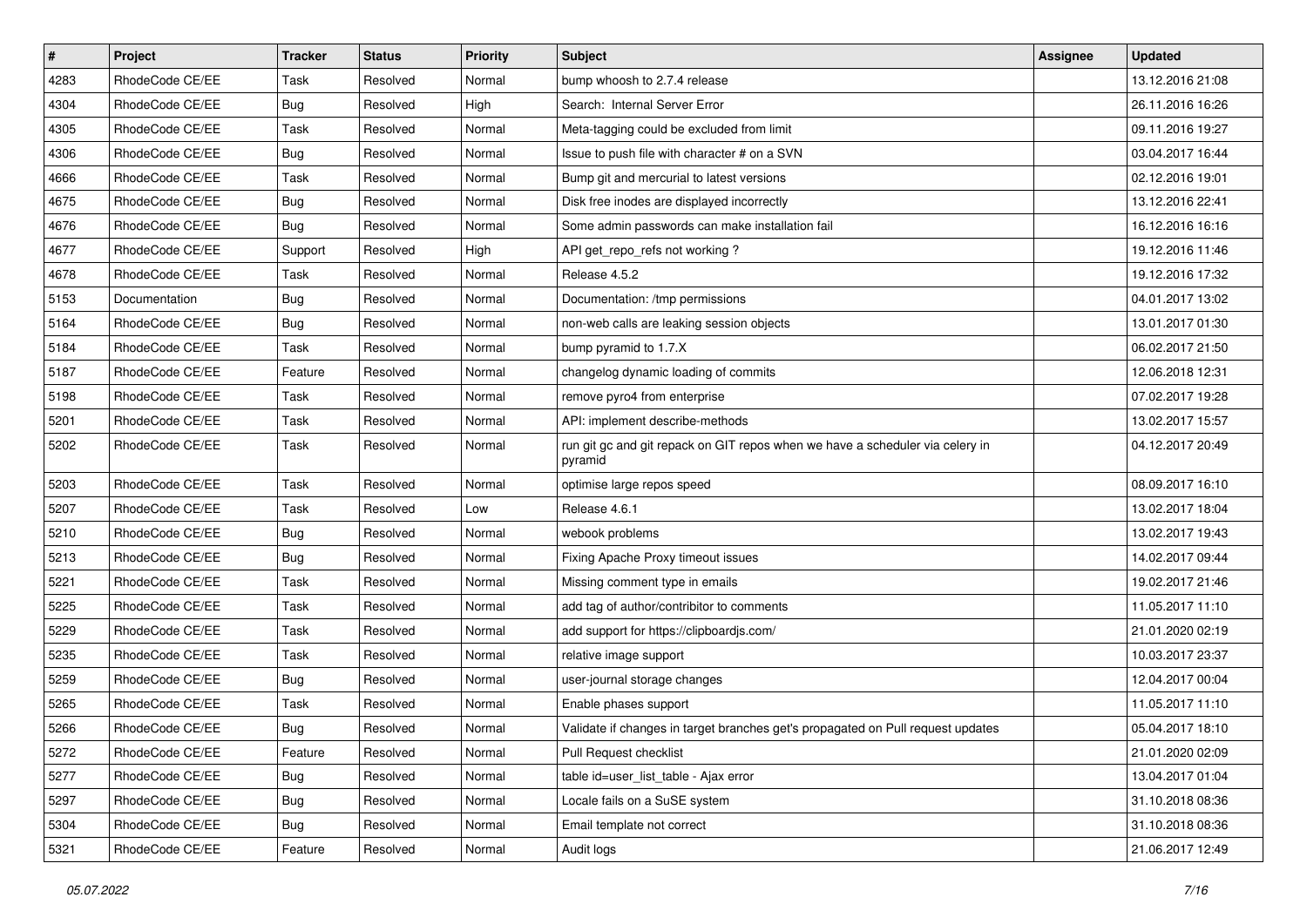| $\pmb{\#}$ | Project         | <b>Tracker</b> | <b>Status</b> | <b>Priority</b> | <b>Subject</b>                                                                          | Assignee | <b>Updated</b>   |
|------------|-----------------|----------------|---------------|-----------------|-----------------------------------------------------------------------------------------|----------|------------------|
| 5337       | RhodeCode CE/EE | <b>Bug</b>     | Resolved      | Normal          | Possible memory leak after few Git Pull Requests                                        |          | 08.08.2017 13:08 |
| 5343       | RhodeCode CE/EE | Task           | Resolved      | Normal          | SSH key management and SSH support                                                      |          | 18.08.2017 23:50 |
| 5375       | RhodeCode CE/EE | Support        | Resolved      | Normal          | How do I configure "Go to" to just search repository names?                             |          | 16.08.2017 18:00 |
| 5376       | RhodeCode CE/EE | <b>Bug</b>     | Resolved      | Normal          | error: pretxnchangegroup.acl hook failed: acl: user "" denied on branch "default"       |          | 16.08.2017 19:45 |
| 5379       | RhodeCode CE/EE | Bug            | Resolved      | Normal          | Journal RSS feed errors                                                                 |          | 01.09.2017 16:40 |
| 5380       | RhodeCode CE/EE | Bug            | Resolved      | Normal          | repo commits pageintion error                                                           |          | 06.09.2017 19:16 |
| 5381       | RhodeCode CE/EE | <b>Bug</b>     | Resolved      | Normal          | Email integration changeset links invalid                                               |          | 06.09.2017 12:29 |
| 5391       | RhodeCode CE/EE | Task           | Resolved      | High            | Secure Email change                                                                     |          | 17.04.2018 21:50 |
| 5395       | RhodeCode CE/EE | Support        | Resolved      | Normal          | Svn protocols and performance                                                           |          | 04.04.2019 18:08 |
| 5396       | RhodeCode CE/EE | Feature        | Resolved      | Normal          | Merge state with shadow repo should be created during pull request                      |          | 12.10.2017 21:57 |
| 5408       | Documentation   | Task           | Resolved      | Low             | Upate nginx documentation for non standard SSL port                                     |          | 12.07.2018 23:21 |
| 5412       | RhodeCode CE/EE | Bug            | Resolved      | Normal          | Webhook for "pullrequest commented" event returns incomplete data                       |          | 27.02.2018 18:00 |
| 5423       | Documentation   | Support        | Resolved      | Normal          | API-Documentation for Method "create_repo_group" faulty                                 |          | 22.01.2018 16:23 |
| 5433       | RhodeCode CE/EE | Bug            | Resolved      | High            | RhodeCode Community 4.11 doesn't handle HG largefiles extension                         |          | 01.02.2018 20:08 |
| 5434       | RhodeCode CE/EE | Bug            | Resolved      | Immediate       | Locale problem                                                                          |          | 01.10.2021 09:51 |
| 5436       | RhodeCode CE/EE | Bug            | Resolved      | High            | Unable To Open Pull Request in 4.11.2                                                   |          | 14.02.2018 11:14 |
| 5444       | RhodeCode CE/EE | Bug            | Resolved      | Normal          | Error while creating a pull request on a Mercurial repository                           |          | 17.04.2018 22:29 |
| 5457       | RhodeCode CE/EE | Bug            | Resolved      | Normal          | Internal server error on full-text search settings page with Elasticsearch              |          | 16.04.2018 09:08 |
| 5461       | RhodeCode CE/EE | Bug            | Resolved      | Normal          | Changes to user group permissions via API are not audit logged                          |          | 30.08.2018 09:47 |
| 5469       | RhodeCode CE/EE | Feature        | Resolved      | Normal          | elastisearch > 2.x not supported ?                                                      |          | 21.01.2020 02:19 |
| 5482       | RhodeCode CE/EE | Bug            | Resolved      | Normal          | Changing a repo's 'Remote pull uri' in its Settings fails with 'No repo type specified' |          | 31.10.2018 08:37 |
| 5489       | RhodeCode CE/EE | Bug            | Resolved      | High            | grant_user_permission_to_repo_group API call fails to set permissions on child<br>repos |          | 11.07.2018 09:57 |
| 5490       | RhodeCode CE/EE | Bug            | Resolved      | Normal          | Changes to repo group permissions via API are not audit logged                          |          | 28.02.2019 13:52 |
| 5502       | RhodeCode CE/EE | <b>Bug</b>     | Resolved      | High            | 500 error when using multiple custom branch permissions                                 |          | 07.12.2018 09:49 |
| 5505       | RhodeCode CE/EE | Bug            | Resolved      | Normal          | Notification emails from RhodeCode is garbled in Outlook 2016 web client                |          | 07.12.2018 09:49 |
| 5507       | RhodeCode CE/EE | <b>Bug</b>     | Resolved      | Normal          | Markdown rendering needs improvement                                                    |          | 15.08.2019 15:40 |
| 5513       | RhodeCode CE/EE | Bug            | Resolved      | High            | Gist: GitHub flavoured markdown gist creation fails                                     |          | 07.07.2019 22:21 |
| 5515       | RhodeCode CE/EE | <b>Bug</b>     | Resolved      | Normal          | PR default reviewer is incorrect                                                        |          | 28.02.2019 13:52 |
| 5517       | RhodeCode CE/EE | Bug            | Resolved      | Urgent          | Problem with upgrading to Community-4.15                                                |          | 11.12.2018 06:32 |
| 5518       | RhodeCode CE/EE | <b>Bug</b>     | Resolved      | Normal          | Zero-sized files in /rhodecode/config/rcextensions/examples                             |          | 21.01.2020 02:18 |
| 5520       | RhodeCode CE/EE | Feature        | Resolved      | Normal          | Show the head commits shas when the merge is prevented due to multiple heads            |          | 28.02.2019 13:52 |
| 5521       | RhodeCode CE/EE | Bug            | Resolved      | Normal          | Proxing SVN http requests does not work when using prefix for rhodecode.                |          | 28.02.2019 13:52 |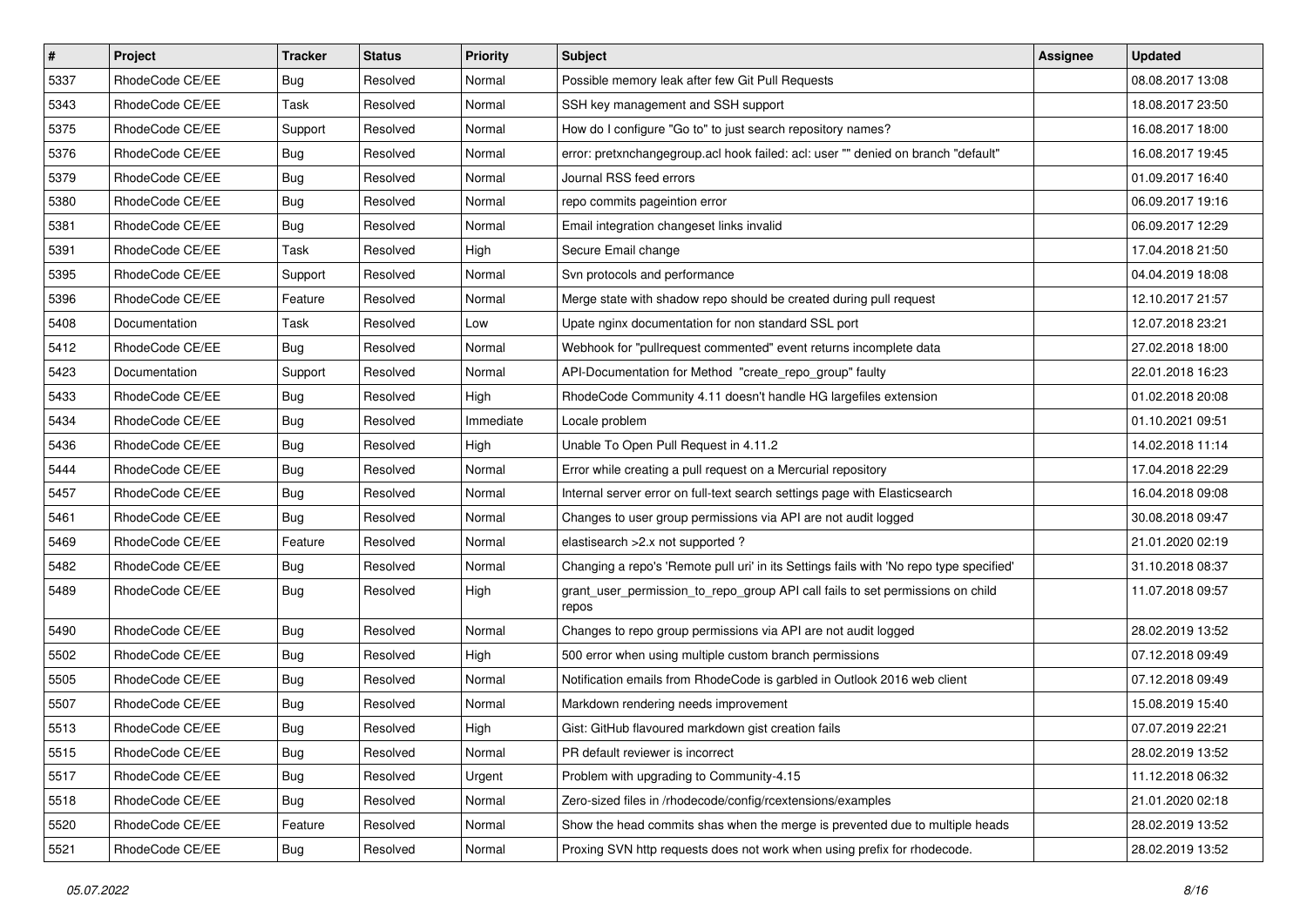| $\vert$ # | Project         | <b>Tracker</b> | <b>Status</b> | <b>Priority</b> | <b>Subject</b>                                                                                                                    | <b>Assignee</b> | <b>Updated</b>   |
|-----------|-----------------|----------------|---------------|-----------------|-----------------------------------------------------------------------------------------------------------------------------------|-----------------|------------------|
| 5522      | RhodeCode CE/EE | <b>Bug</b>     | Resolved      | Low             | vcsserver fails when url contains extra "/"                                                                                       |                 | 28.02.2019 13:52 |
| 5528      | RhodeCode CE/EE | Bug            | Resolved      | High            | Empty Unicode file causes the PR to return HTTP 500                                                                               |                 | 28.02.2019 13:52 |
| 5530      | RhodeCode CE/EE | Bug            | Resolved      | Normal          | Email integration has incorrect url                                                                                               |                 | 09.02.2019 10:33 |
| 5536      | RhodeCode CE/EE | Feature        | Resolved      | Low             | Ability to disable server-side SSH key generation                                                                                 |                 | 28.02.2019 13:52 |
| 5537      | RhodeCode CE/EE | Task           | Resolved      | Normal          | Add owner to create_pull_request API                                                                                              |                 | 28.02.2019 13:52 |
| 5544      | RhodeCode CE/EE | Support        | Resolved      | Normal          | Use of authentication token with LDAP account results in account lockout when max<br>bad password attempts are configured in LDAP |                 | 27.02.2019 10:09 |
| 5546      | RhodeCode CE/EE | Support        | Resolved      | Normal          | experiments with mercurial 4.9                                                                                                    |                 | 26.03.2019 09:23 |
| 5554      | RhodeCode CE/EE | Support        | Resolved      | Normal          | How to increase number of commits shown in pagination on dashboard and<br>changelog                                               |                 | 21.01.2020 02:08 |
| 5555      | RhodeCode CE/EE | Bug            | Resolved      | Normal          | Making Repository Public does not update the Default User Permissions                                                             |                 | 28.05.2020 20:26 |
| 5557      | RhodeCode CE/EE | <b>Bug</b>     | Resolved      | Normal          | Consider removing slashes from the RSS feed names                                                                                 |                 | 31.10.2019 19:54 |
| 5558      | RhodeCode CE/EE | Bug            | Resolved      | Low             | Commit compare window covers text                                                                                                 |                 | 08.07.2019 18:12 |
| 5560      | RhodeCode CE/EE | <b>Bug</b>     | Resolved      | High            | Check all permission API function to flush caches for auth perms                                                                  |                 | 08.06.2021 23:56 |
| 5561      | RhodeCode CE/EE | <b>Bug</b>     | Resolved      | Normal          | PR diff doesn't update when target changes                                                                                        |                 | 21.05.2020 11:53 |
| 5567      | RhodeCode CE/EE | <b>Bug</b>     | Resolved      | High            | Error after PR was updated                                                                                                        |                 | 20.01.2020 10:04 |
| 5569      | RhodeCode CE/EE | <b>Bug</b>     | Resolved      | Normal          | SshWrapper error                                                                                                                  |                 | 21.01.2020 02:02 |
| 5571      | RhodeCode CE/EE | <b>Bug</b>     | Resolved      | Normal          | redmine does not work with firefox any more                                                                                       |                 | 25.10.2019 12:38 |
| 5573      | RhodeCode CE/EE | Bug            | Resolved      | Normal          | Wrong notification Base Url for Email-Integrations                                                                                |                 | 16.01.2020 08:53 |
| 5574      | RhodeCode CE/EE | Feature        | Resolved      | Normal          | hg: Information for external hooks                                                                                                |                 | 30.07.2020 15:40 |
| 5575      | RhodeCode CE/EE | <b>Bug</b>     | Resolved      | Low             | Filtering username containing '-' does not work in Admin audit log panel                                                          |                 | 20.01.2020 10:04 |
| 5583      | RhodeCode CE/EE | Feature        | Resolved      | Normal          | rcextensions hook for pull request comment                                                                                        |                 | 23.04.2020 13:42 |
| 5585      | RhodeCode CE/EE | Feature        | Resolved      | Normal          | Minimize downtime on rccontrol upgrade                                                                                            |                 | 27.03.2020 09:45 |
| 5594      | RhodeCode CE/EE | Bug            | Resolved      | Normal          | Credentials in Repository Settings for Pull requests are exposed                                                                  |                 | 28.05.2020 20:25 |
| 5596      | RhodeCode CE/EE | <b>Bug</b>     | Resolved      | Normal          | Pull Request duplicated after description edit                                                                                    |                 | 14.04.2020 13:28 |
| 5601      | RhodeCode CE/EE | Feature        | Resolved      | Normal          | Default navigation should be by branch name not commit id                                                                         |                 | 04.06.2020 23:51 |
| 5603      | RhodeCode CE/EE | Feature        | Resolved      | Normal          | Code search - highlight matching search terms                                                                                     |                 | 30.03.2020 11:16 |
| 5605      | RhodeCode CE/EE | Bug            | Resolved      | Normal          | Cannot set subversion compatibility to 1.10                                                                                       |                 | 30.03.2020 17:27 |
| 5609      | RhodeCode CE/EE | Support        | Resolved      | Normal          | Change git diff algorithm                                                                                                         |                 | 31.03.2020 22:08 |
| 5611      | RhodeCode CE/EE | Feature        | Resolved      | Normal          | Add information "is the pull request up to date?" in the PR page                                                                  |                 | 03.10.2021 23:24 |
| 5614      | RhodeCode CE/EE | Feature        | Resolved      | Normal          | Show context function name in hg diffs                                                                                            |                 | 23.04.2020 13:43 |
| 5619      | RhodeCode CE/EE | <b>Bug</b>     | Resolved      | Normal          | Setting Landing Commit to SVN Trunk results in Files tab hitting a 404                                                            |                 | 04.06.2020 23:51 |
| 5620      | RhodeCode CE/EE | <b>Bug</b>     | Resolved      | Normal          | Regression of mail rendering in Thunderbird                                                                                       |                 | 15.06.2020 16:45 |
| 5621      | RhodeCode CE/EE | <b>Bug</b>     | Resolved      | Urgent          | LDAP + User Groups authentication plugin not working after upgrade to 4.19.x                                                      |                 | 15.06.2020 17:56 |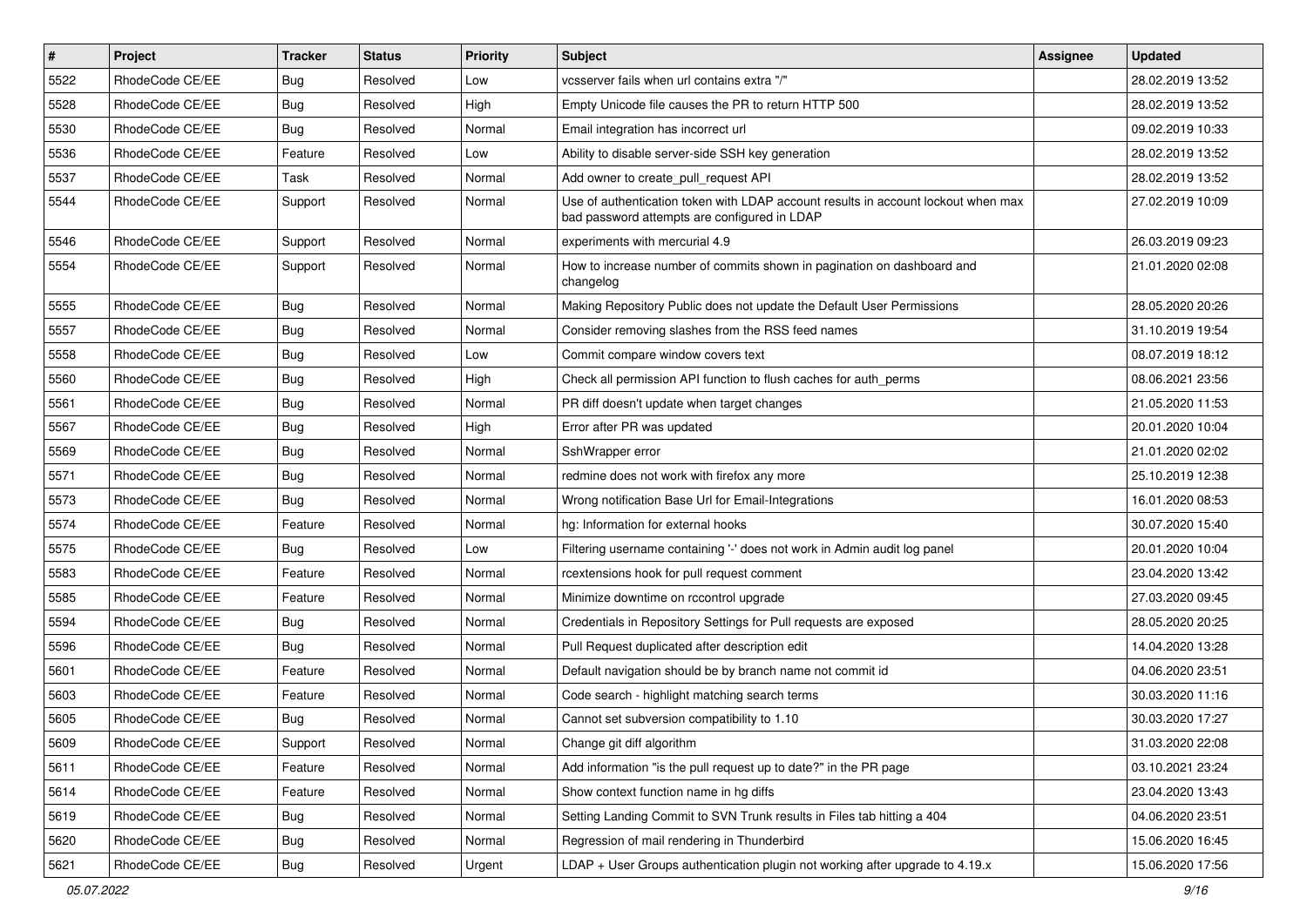| $\#$ | Project                  | <b>Tracker</b> | <b>Status</b> | <b>Priority</b> | <b>Subject</b>                                                                                                                       | Assignee | <b>Updated</b>   |
|------|--------------------------|----------------|---------------|-----------------|--------------------------------------------------------------------------------------------------------------------------------------|----------|------------------|
| 5622 | RhodeCode CE/EE          | Bug            | Resolved      | High            | Upgrade from 4.18.3 to 4.19.3 broke all PRs                                                                                          |          | 28.07.2020 16:44 |
| 5623 | RhodeCode CE/EE          | Bug            | Resolved      | Normal          | Credentials for remote repository URL leaking in Repository Header                                                                   |          | 22.07.2020 00:47 |
| 5633 | RhodeCode CE/EE          | Bug            | Resolved      | Normal          | Moderately large pull requests fail because inefficient use of reviewer_data_json<br>column in pull_requests table                   |          | 12.10.2020 23:13 |
| 5634 | RhodeCode CE/EE          | Bug            | Resolved      | Normal          | Quick Search Toolbar bugs out if pull request contains unicode double quote<br>character "                                           |          | 12.10.2020 23:13 |
| 5635 | RhodeCode CE/EE          | Feature        | Resolved      | Normal          | Remember column sorted by of the "Pull Requests You Participate In" table                                                            |          | 30.11.2020 22:30 |
| 5636 | RhodeCode CE/EE          | Bug            | Resolved      | High            | Remap and Rescan 500 Internal Server Error                                                                                           |          | 30.04.2021 08:53 |
| 5642 | RhodeCode CE/EE          | Feature        | Resolved      | Normal          | pull request version column in commit list                                                                                           |          | 30.04.2021 08:53 |
| 5643 | RhodeCode CE/EE          | Feature        | Resolved      | Low             | jump to bottom of review                                                                                                             |          | 30.04.2021 08:53 |
| 5651 | RhodeCode CE/EE          | Bug            | Resolved      | Normal          | Pull requests can get stuck if the diff is too large (it was created by mistake but we<br>can't open it to delete it)                |          | 30.04.2021 08:53 |
| 5652 | RhodeCode CE/EE          | <b>Bug</b>     | Resolved      | Normal          | Pull Requests: when title and descriptions contains character [] {} and () index out of<br>bound when attempting to comment/approve. |          | 30.04.2021 08:53 |
| 5655 | RhodeCode CE/EE          | Bug            | Resolved      | Normal          | New public gist's id is always auto generated                                                                                        |          | 01.07.2021 12:06 |
| 5656 | RhodeCode CE/EE          | Bug            | Resolved      | Normal          | Error for branch permission page                                                                                                     |          | 30.04.2021 08:53 |
| 5669 | RhodeCode CE/EE          | Bug            | Resolved      | Normal          | Mercurial commit messages doesn't show cyrillic symbols                                                                              |          | 01.10.2021 10:39 |
| 3504 | RhodeCode CE/EE          | Task           | In Progress   | Normal          | [routing] Move static assets under a common prefix                                                                                   |          | 19.07.2016 12:27 |
| 3967 | RhodeCode CE/EE          | Support        | In Progress   | Normal          | Server 500 error                                                                                                                     |          | 11.08.2016 13:39 |
| 5316 | RhodeCode CE/EE          | Feature        | In Progress   | Normal          | UI should provide checkout URL for a SVN path                                                                                        |          | 06.11.2017 21:59 |
| 5399 | RhodeCode CE/EE          | Bug            | In Progress   | High            | Issues with Git LFS integration                                                                                                      |          | 07.07.2019 22:21 |
| 5533 | <b>RhodeCode Control</b> | Feature        | In Progress   | Normal          | Support busybox tar                                                                                                                  |          | 09.02.2019 22:09 |
| 148  | RhodeCode CE/EE          | Feature        | <b>New</b>    | Normal          | [comments] Add per file and multiline comments in a changeset                                                                        |          | 25.05.2016 10:20 |
| 737  | Documentation            | Task           | New           | Normal          | What is an extra field and how do you add it?                                                                                        |          | 01.07.2016 14:15 |
| 1457 | RhodeCode CE/EE          | Feature        | New           | Normal          | add allow permissions inheritance on repo groups                                                                                     |          | 22.09.2017 10:27 |
| 2844 | RhodeCode CE/EE          | Task           | New           | Normal          | Update Bcrypt to a maintained version                                                                                                |          | 17.02.2018 20:37 |
| 2882 | RhodeCode CE/EE          | Feature        | New           | Normal          | Bulk comment submit                                                                                                                  |          | 17.03.2016 17:50 |
| 2944 | RhodeCode CE/EE          | Task           | New           | Normal          | Bump gunicorn to 19.4 version                                                                                                        |          | 17.03.2016 12:58 |
| 3022 | RhodeCode CE/EE          | Bug            | New           | Normal          | SVN support with repositories groups                                                                                                 |          | 26.07.2016 18:25 |
| 3250 | RhodeCode CE/EE          | Bug            | New           | Normal          | Posting a comment message is very slow !                                                                                             |          | 17.03.2016 12:57 |
| 3260 | RhodeCode CE/EE          | Task           | New           | Normal          | api: expose get_repo_node method                                                                                                     |          | 17.03.2016 12:56 |
| 3261 | RhodeCode CE/EE          | Task           | New           | Normal          | mousetrap.js bump to latest 1.5.X version                                                                                            |          | 17.03.2016 12:52 |
| 3332 | RhodeCode CE/EE          | Support        | New           | Normal          | LDAP settings page: Add button "test connection"                                                                                     |          | 17.03.2016 10:23 |
| 3333 | RhodeCode Tools          | Task           | New           | Normal          | Create rhodecode-tools backup command for backup of RhodeCode Enterprise                                                             |          | 17.03.2016 12:43 |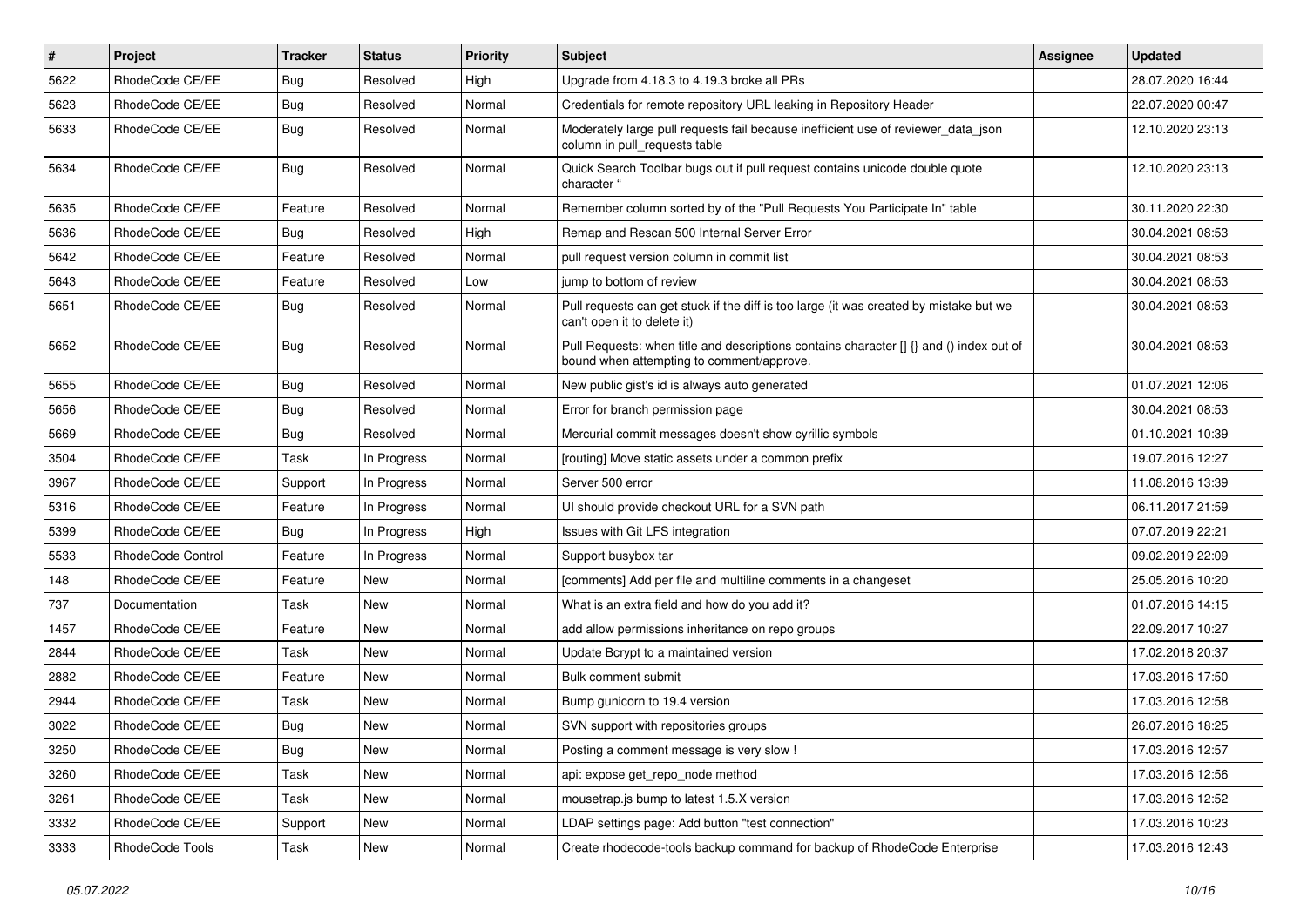| $\vert$ # | Project              | Tracker    | <b>Status</b> | <b>Priority</b> | <b>Subject</b>                                                                      | <b>Assignee</b> | <b>Updated</b>   |
|-----------|----------------------|------------|---------------|-----------------|-------------------------------------------------------------------------------------|-----------------|------------------|
| 3334      | RhodeCode CE/EE      | <b>Bug</b> | New           | Normal          | Attempt to edit .coveragerc through the online file editor                          |                 | 17.03.2016 13:49 |
| 3351      | RhodeCode CE/EE      | Bug        | New           | Normal          | Duplicate IP whitelist entry shows error flash                                      |                 | 21.03.2016 15:54 |
| 3362      | RhodeCode CE/EE      | Task       | New           | Normal          | auth-plugins, indicate visually that plugin is turned on but NOT enabled            |                 | 22.03.2016 19:03 |
| 3364      | RhodeCode CE/EE      | Support    | New           | High            | Allow Specifying the Commit Message for Pull Request Merges                         |                 | 17.04.2018 21:51 |
| 3373      | RhodeCode CE/EE      | Feature    | New           | Normal          | Allow to create Bookmarks and Branches from UI                                      |                 | 05.04.2016 09:21 |
| 3376      | RhodeCode CE/EE      | Task       | New           | Normal          | Repo action plugins                                                                 |                 | 24.03.2016 15:21 |
| 3377      | RhodeCode CE/EE      | Task       | New           | Normal          | extra fields types extensions                                                       |                 | 24.03.2016 15:23 |
| 3382      | RhodeCode CE/EE      | Bug        | New           | Normal          | download superrepo with subrepos                                                    |                 | 25.03.2016 01:30 |
| 3440      | RhodeCode CE/EE      | Feature    | New           | Normal          | [design, ux] mock-up user interface for adding a branch/bookmark                    |                 | 05.04.2016 09:21 |
| 3441      | RhodeCode CE/EE      | <b>Bug</b> | New           | Normal          | [ux] clicking on line in file view scrolls to that line                             |                 | 05.04.2016 13:35 |
| 3455      | RhodeCode CE/EE      | Feature    | New           | Normal          | [ux] commit message search should render entire commit message                      |                 | 07.04.2016 17:50 |
| 3460      | RhodeCode CE/EE      | Feature    | New           | Normal          | [ux, frontend] hide "show more" button when there is nothing more to show           |                 | 11.04.2016 13:37 |
| 3472      | RhodeCode CE/EE      | Feature    | New           | Normal          | Expose unified hooks that can be used in SSH backend                                |                 | 14.04.2016 17:54 |
| 3484      | RhodeCode CE/EE      | Task       | New           | Normal          | oauth: reduce required permissions for 3rd party                                    |                 | 13.04.2016 12:33 |
| 3486      | RhodeCode CE/EE      | Feature    | New           | Normal          | expose origin of permission in perm dict for users                                  |                 | 06.06.2016 10:54 |
| 3615      | RhodeCode CE/EE      | Bug        | New           | Low             | (OperationalError) too many SQL variables on admin journal page                     |                 | 06.05.2016 11:45 |
| 3922      | RhodeCode CE/EE      | <b>Bug</b> | New           | Normal          | svn backend returns different diff to git/hg backends                               |                 | 11.05.2016 14:29 |
| 3923      | RhodeCode CE/EE      | <b>Bug</b> | New           | Normal          | odd exception on running internal-code                                              |                 | 09.08.2016 10:54 |
| 3939      | RhodeCode CE/EE      | <b>Bug</b> | New           | Normal          | [ux] changelog filter blank after going back in browser                             |                 | 18.05.2016 14:50 |
| 3956      | RhodeCode CE/EE      | <b>Bug</b> | New           | Normal          | [ce] - svn commit with all 'None' properties (author, message, etc.)                |                 | 23.05.2016 17:22 |
| 3963      | RhodeCode CE/EE      | Bug        | New           | Normal          | [ce] Getting a newly added repo via remap/rescan via api gives no data              |                 | 27.05.2016 05:02 |
| 3977      | RhodeCode CE/EE      | Feature    | New           | Normal          | Wiki                                                                                |                 | 05.06.2016 21:11 |
| 3978      | RhodeCode CE/EE      | Feature    | New           | Normal          | Add bug tracker                                                                     |                 | 05.06.2016 21:20 |
| 3979      | RhodeCode CE/EE      | Feature    | New           | Normal          | Add kanban board                                                                    |                 | 05.06.2016 21:20 |
| 3980      | RhodeCode CE/EE      | Feature    | New           | Normal          | Add CI engine                                                                       |                 | 05.06.2016 21:32 |
| 3986      | RhodeCode Appenlight | <b>Bug</b> | New           | Normal          | table headers should be left aligned                                                |                 | 07.06.2016 11:53 |
| 3987      | RhodeCode Appenlight | Bug        | New           | Normal          | adjust footer so it's consistent with the website footer                            |                 | 15.06.2016 10:20 |
| 3990      | RhodeCode Appenlight | Bug        | New           | Normal          | some dashboard builder buttons are up against fields                                |                 | 07.06.2016 12:01 |
| 3994      | RhodeCode Appenlight | Bug        | New           | Normal          | during setup, user is given option to make admin account even if one does not exist |                 | 08.06.2016 12:44 |
| 4017      | RhodeCode Appenlight | Feature    | New           | Low             | application logos need help                                                         |                 | 14.06.2016 11:52 |
| 4040      | RhodeCode CE/EE      | Bug        | New           | Low             | [ce, ee] logout when logged out causes 403 Cross-site request forgery detected      |                 | 23.06.2016 13:40 |
| 4045      | RhodeCode CE/EE      | Task       | New           | Normal          | File permissions                                                                    |                 | 17.04.2018 21:49 |
| 4051      | RhodeCode CE/EE      | Task       | New           | Normal          | [ux, renderering] Consistent formatting on text fields.                             |                 | 22.09.2017 10:27 |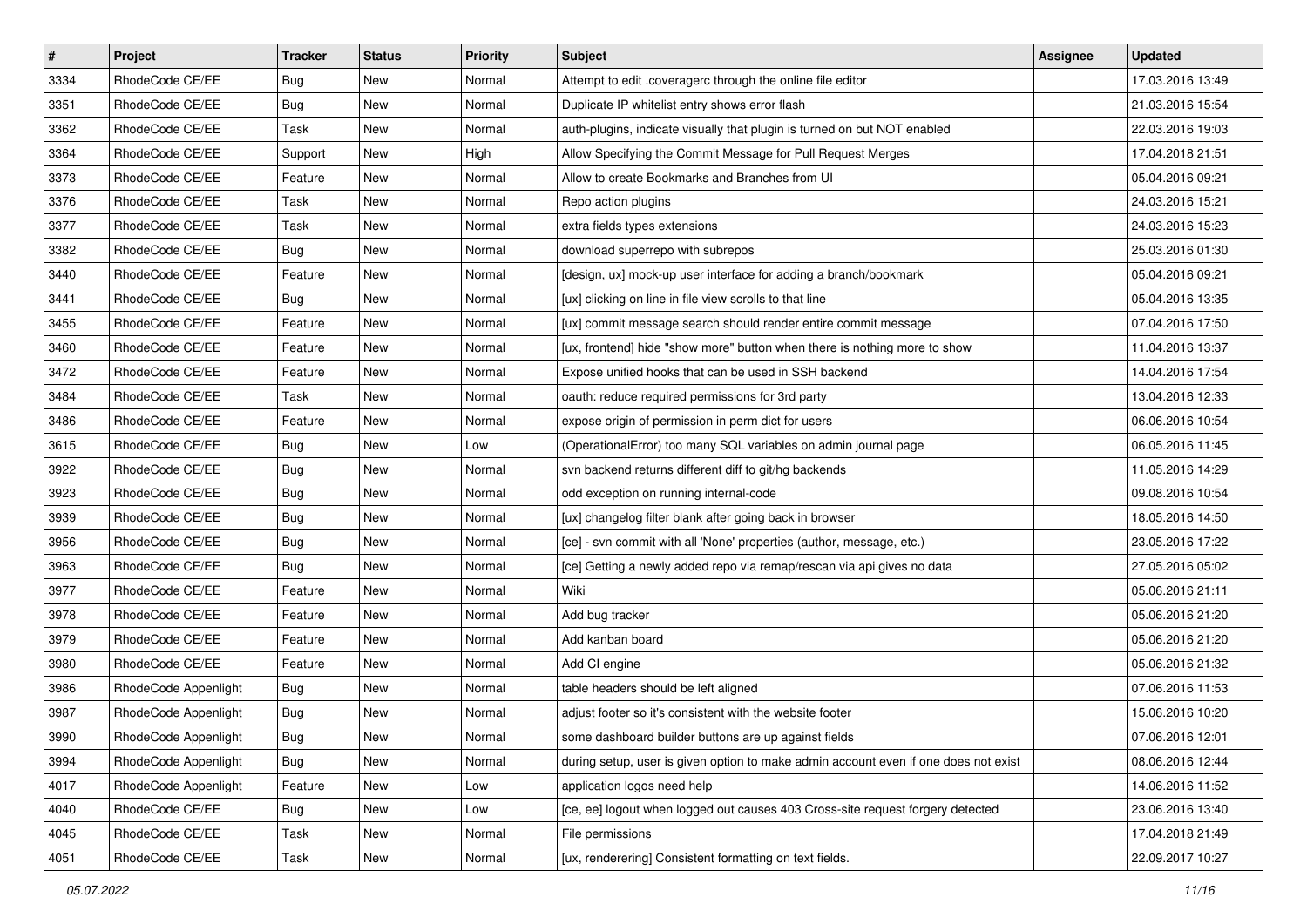| $\vert$ # | Project              | Tracker    | <b>Status</b> | <b>Priority</b> | <b>Subject</b>                                                                                                     | Assignee | <b>Updated</b>   |
|-----------|----------------------|------------|---------------|-----------------|--------------------------------------------------------------------------------------------------------------------|----------|------------------|
| 4056      | RhodeCode Appenlight | Feature    | New           | Normal          | Optionally allow to filter graphs per machine in dashboard                                                         |          | 30.06.2016 15:12 |
| 4057      | RhodeCode Appenlight | Feature    | <b>New</b>    | Normal          | Negation option for search filter                                                                                  |          | 30.06.2016 15:12 |
| 4059      | RhodeCode Appenlight | Feature    | New           | Normal          | Server Monitoring                                                                                                  |          | 30.06.2016 15:15 |
| 4060      | RhodeCode Appenlight | Feature    | New           | Normal          | Replayable requests                                                                                                |          | 30.06.2016 15:15 |
| 4061      | RhodeCode Appenlight | Feature    | New           | Normal          | Timezone for applications                                                                                          |          | 30.06.2016 15:16 |
| 4062      | RhodeCode Appenlight | Feature    | New           | Normal          | A way to see browser breakdown for an error                                                                        |          | 30.06.2016 15:16 |
| 4063      | RhodeCode Appenlight | Feature    | New           | Normal          | add option to specify custom value in dashboard select                                                             |          | 30.06.2016 15:17 |
| 4064      | RhodeCode Appenlight | Feature    | New           | Normal          | Create a multiple action feature for Reports and Logs lists                                                        |          | 30.06.2016 15:18 |
| 4071      | RhodeCode Appenlight | Feature    | New           | Normal          | Allow for easy out-out of assigned permissions                                                                     |          | 05.07.2016 10:14 |
| 4109      | RhodeCode CE/EE      | Bug        | New           | Normal          | [files] The "switch to commit" widget is broken after using browser back button                                    |          | 17.04.2018 21:50 |
| 4116      | RhodeCode CE/EE      | <b>Bug</b> | New           | High            | [ee] Starting EE or running paster commands like setup-rhodecode does not work<br>without setting LC_ALL properly. |          | 18.08.2016 21:03 |
| 4144      | RhodeCode CE/EE      | Feature    | <b>New</b>    | Normal          | [ux] improve enable/disable of notifications                                                                       |          | 02.08.2016 17:19 |
| 4154      | RhodeCode CE/EE      | <b>Bug</b> | New           | Low             | [ce, ee] user register via github captcha                                                                          |          | 05.08.2016 22:51 |
| 4163      | RhodeCode CE/EE      | Task       | New           | Normal          | [ce, ee] celery refactor + upgrade                                                                                 |          | 15.08.2016 12:32 |
| 4182      | RhodeCode CE/EE      | Feature    | New           | Normal          | add direct link from notification to corresponding PR                                                              |          | 19.08.2016 12:35 |
| 4188      | RhodeCode CE/EE      | <b>Bug</b> | New           | Normal          | [tests, svn] changeset tests produce different results for svn                                                     |          | 22.08.2016 09:54 |
| 4189      | RhodeCode CE/EE      | <b>Bug</b> | New           | Normal          | [tests, git] count of commit ids is different for git than hg when comparing remote                                |          | 22.08.2016 12:34 |
| 4190      | RhodeCode CE/EE      | <b>Bug</b> | New           | Normal          | [tests] fix or remove rst xss inline test                                                                          |          | 22.08.2016 12:15 |
| 4191      | RhodeCode CE/EE      | Feature    | New           | Normal          | Add custom Image logo option to header                                                                             |          | 22.08.2016 14:49 |
| 4216      | RhodeCode CE/EE      | Task       | New           | Normal          | [ux, renderers] implement consistent rendering for text fields                                                     |          | 06.09.2016 11:46 |
| 4220      | RhodeCode Appenlight | Feature    | New           | Low             | Search params allow sorting of result.                                                                             |          | 06.09.2016 16:33 |
| 4222      | RhodeCode CE/EE      | Feature    | New           | Normal          | Configurable detection of READMEs                                                                                  |          | 09.09.2016 10:05 |
| 4226      | RhodeCode CE/EE      | Feature    | New           | Normal          | [settings, system info] add VCS and Channelstream status to System Info                                            |          | 14.09.2016 16:45 |
| 4252      | RhodeCode CE/EE      | Support    | New           | Normal          | Backup & Recovery                                                                                                  |          | 07.10.2016 19:47 |
| 4255      | RhodeCode CE/EE      | <b>Bug</b> | New           | Normal          | [translation, i18n] translation not being applied to integrations pages                                            |          | 30.09.2016 15:56 |
| 4272      | RhodeCode CE/EE      | Feature    | New           | Normal          | Better SPAM protection                                                                                             |          | 12.10.2016 11:14 |
| 4285      | RhodeCode CE/EE      | <b>Bug</b> | New           | Normal          | Intermittent error while trying to create or fork a repository                                                     |          | 17.10.2016 22:42 |
| 4290      | RhodeCode CE/EE      | Task       | New           | Normal          | Allow to transplant the review status to merged commits                                                            |          | 17.04.2018 21:50 |
| 4299      | RhodeCode CE/EE      | Task       | New           | Normal          | TEMPLATE repo groups                                                                                               |          | 22.09.2017 10:26 |
| 4301      | RhodeCode CE/EE      | Feature    | New           | Normal          | [API] toggle force_password_reset in api for Idap users                                                            |          | 28.10.2016 15:43 |
| 4303      | RhodeCode CE/EE      | Support    | New           | Normal          | rhodecode instance                                                                                                 |          | 08.11.2016 16:32 |
| 4312      | RhodeCode CE/EE      | Task       | New           | Normal          | Storage location changes                                                                                           |          | 11.07.2017 13:31 |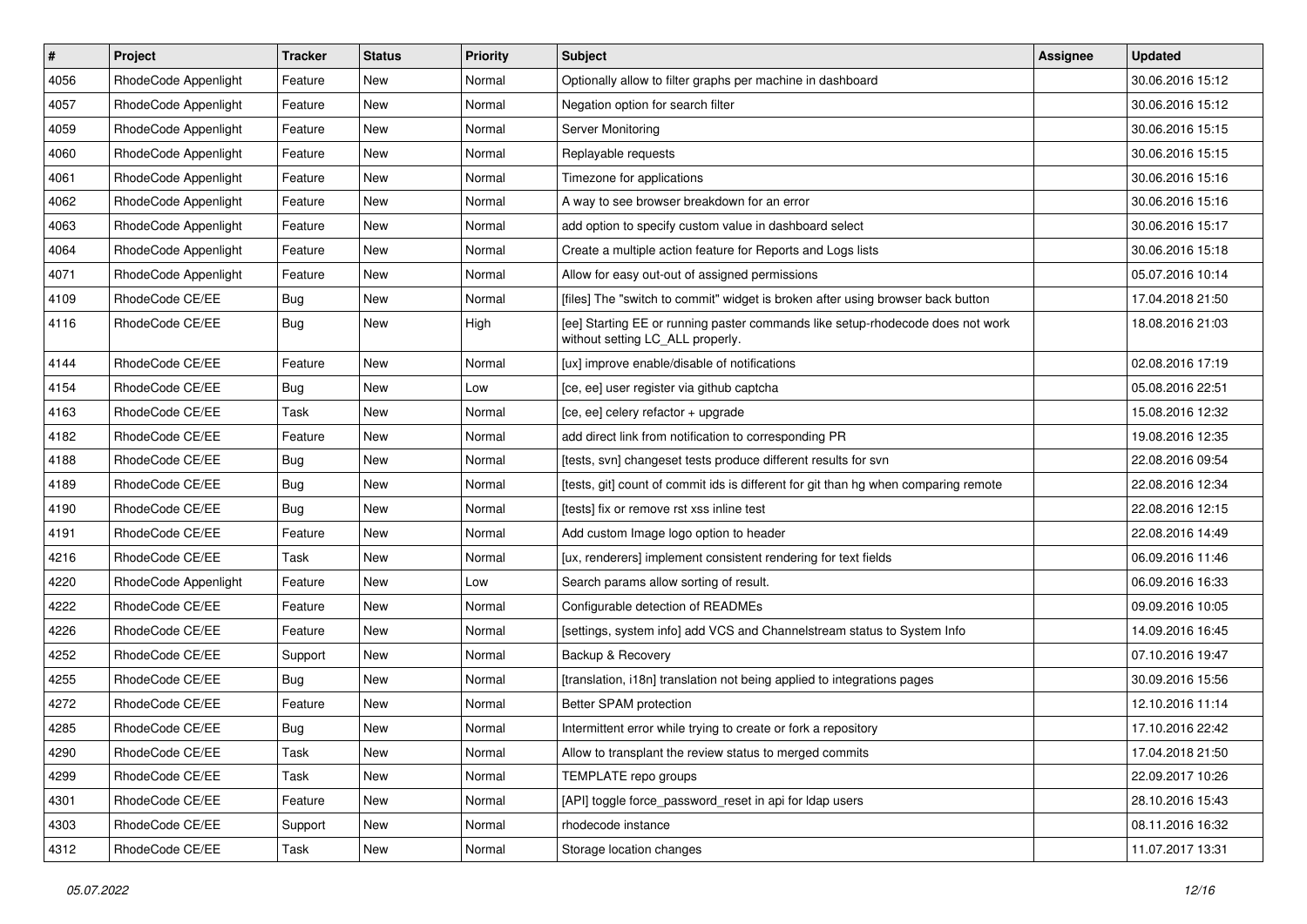| $\overline{\boldsymbol{H}}$ | Project                | <b>Tracker</b> | <b>Status</b> | <b>Priority</b> | <b>Subject</b>                                                                                                                                                                       | <b>Assignee</b> | <b>Updated</b>   |
|-----------------------------|------------------------|----------------|---------------|-----------------|--------------------------------------------------------------------------------------------------------------------------------------------------------------------------------------|-----------------|------------------|
| 4669                        | RhodeCode CE/EE        | Task           | New           | Normal          | disable pytest sugar on nix-build                                                                                                                                                    |                 | 01.12.2016 12:52 |
| 5200                        | RhodeCode CE/EE        | Task           | <b>New</b>    | Normal          | investigate search improvements                                                                                                                                                      |                 | 16.12.2019 16:04 |
| 5218                        | RhodeCode CE/EE        | Bug            | New           | Normal          | 500 when forking repository, when using special chars in password.                                                                                                                   |                 | 19.02.2017 21:46 |
| 5227                        | RhodeCode CE/EE        | <b>Bug</b>     | New           | Normal          | 400 during a svn checkout, file with special chars                                                                                                                                   |                 | 23.02.2017 17:43 |
| 5237                        | Documentation          | Support        | <b>New</b>    | Normal          | documentation for DR                                                                                                                                                                 |                 | 06.03.2017 23:34 |
| 5248                        | Documentation          | Bug            | New           | Normal          | Installation of rhodecode-tools                                                                                                                                                      |                 | 16.03.2017 16:35 |
| 5255                        | RhodeCode CE/EE        | Support        | New           | Normal          | I can't access issues created by me from mail                                                                                                                                        |                 | 04.04.2017 11:28 |
| 5256                        | RhodeCode CE/EE        | Feature        | <b>New</b>    | Normal          | Last repository access time.                                                                                                                                                         |                 | 23.03.2017 16:34 |
| 5269                        | RhodeCode CE/EE        | Support        | <b>New</b>    | Normal          | Upgrade from RC EE 3.7.1 to RC EE 4.x                                                                                                                                                |                 | 29.06.2017 19:36 |
| 5271                        | RhodeCode CE/EE        | Feature        | <b>New</b>    | Normal          | Private comments                                                                                                                                                                     |                 | 07.04.2017 12:01 |
| 5273                        | RhodeCode CE/EE        | Feature        | New           | Normal          | Comment status                                                                                                                                                                       |                 | 07.04.2017 13:10 |
| 5278                        | RhodeCode CE/EE        | Feature        | New           | Normal          | Require support for git repositories of the form git://                                                                                                                              |                 | 13.04.2017 15:20 |
| 5289                        | RhodeCode CE/EE        | Feature        | <b>New</b>    | High            | Ability to Upload/Replace a file using the UI                                                                                                                                        |                 | 22.09.2017 10:29 |
| 5342                        | RhodeCode Appenlight   | Bug            | New           | Low             | Broken link [Applications Modify application]                                                                                                                                        |                 | 21.06.2017 21:21 |
| 5347                        | Documentation          | Bug            | <b>New</b>    | Normal          | Post Install steps should include Apache or Nginx setup.                                                                                                                             |                 | 06.07.2017 10:23 |
| 5348                        | Documentation          | Bug            | New           | Normal          | Uninstall documentaion missing some steps                                                                                                                                            |                 | 06.07.2017 10:25 |
| 5371                        | RhodeCode CE/EE        | <b>Bug</b>     | New           | Normal          | Comment times in Pull Requests are off by 1 day                                                                                                                                      |                 | 10.04.2018 15:11 |
| 5394                        | RhodeCode CE/EE        | Support        | <b>New</b>    | Normal          | SVN to Git / Mercurial Migration                                                                                                                                                     |                 | 03.10.2017 09:29 |
| 5400                        | RhodeCode CE/EE        | Task           | New           | Normal          | User group - subgroup support                                                                                                                                                        |                 | 06.11.2017 22:00 |
| 5404                        | RhodeCode CE/EE        | Task           | <b>New</b>    | Normal          | Add an option to detach review rules when deleting an user                                                                                                                           |                 | 22.11.2017 11:23 |
| 5405                        | RhodeCode CE/EE        | Bug            | New           | Normal          | Add repository from UI leads to HTTP/404                                                                                                                                             |                 | 28.11.2017 11:39 |
| 5406                        | RhodeCode CE/EE        | Bug            | <b>New</b>    | Normal          | <b>Installer Fails</b>                                                                                                                                                               |                 | 01.12.2017 11:52 |
| 5410                        | RhodeCode CE/EE        | <b>Bug</b>     | <b>New</b>    | Normal          | After converting to CE, we get the following error when trying to view some repos in<br>the UI: "UnicodeDecodeError: 'ascii' codec can't decode byte" (full error in<br>Description) |                 | 25.01.2018 20:45 |
| 5414                        | RhodeCode CE/EE        | Bug            | <b>New</b>    | High            | When Opening New Pull Request, Target Revision Default Is Undesireable                                                                                                               |                 | 11.04.2018 23:20 |
| 5439                        | Documentation          | <b>Bug</b>     | New           | Low             | JIRA Integration description: Wrong sample link                                                                                                                                      |                 | 14.02.2018 14:25 |
| 5450                        | <b>RhodeCode Tools</b> | Bug            | New           | Normal          | rhodecode-api get_license_info no longer works                                                                                                                                       |                 | 17.07.2018 15:01 |
| 5460                        | RhodeCode CE/EE        | Bug            | New           | Low             | Repo creation stuck when remote clone returns partial http code 500                                                                                                                  |                 | 06.07.2018 19:14 |
| 5462                        | RhodeCode CE/EE        | Bug            | New           | Normal          | create_repo api fails with celery enabled                                                                                                                                            |                 | 10.07.2018 17:49 |
| 5468                        | RhodeCode CE/EE        | Support        | New           | Normal          | Check logic for updating last commit for repository groups                                                                                                                           |                 | 30.08.2018 09:47 |
| 5471                        | RhodeCode CE/EE        | <b>Bug</b>     | New           | Normal          | Webhook integration failing: need more than 3 values to unpack                                                                                                                       |                 | 01.06.2018 02:26 |
| 5475                        | RhodeCode CE/EE        | Bug            | New           | Normal          | Unable to locate user in OpenLDAP directory via Idaps                                                                                                                                |                 | 08.06.2018 20:06 |
| 5484                        | RhodeCode CE/EE        | Support        | New           | Normal          | Setting up ssh, remote hg not found                                                                                                                                                  |                 | 06.07.2018 23:41 |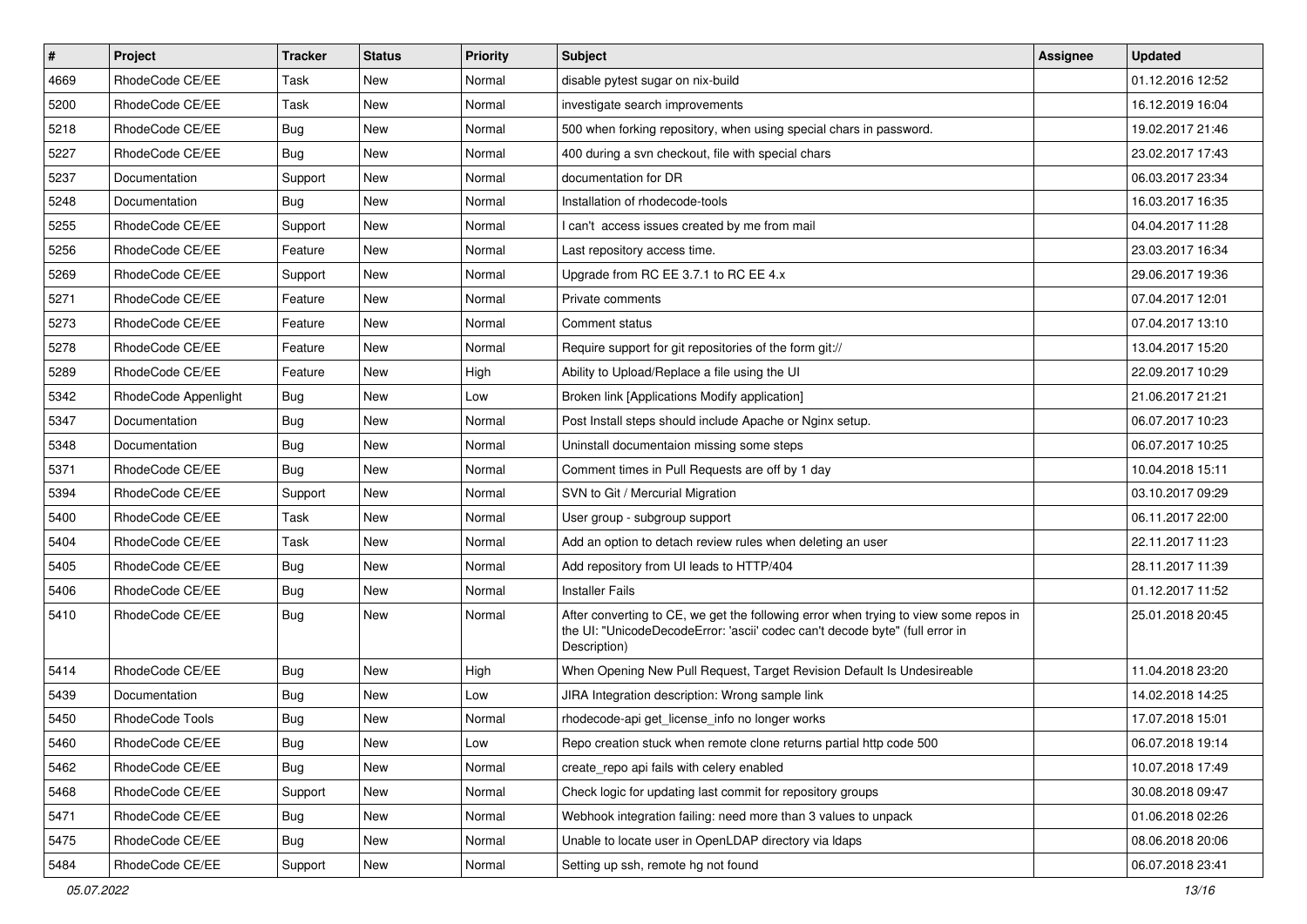| $\pmb{\#}$ | Project           | <b>Tracker</b> | <b>Status</b> | <b>Priority</b> | Subject                                                                                                           | <b>Assignee</b> | <b>Updated</b>   |
|------------|-------------------|----------------|---------------|-----------------|-------------------------------------------------------------------------------------------------------------------|-----------------|------------------|
| 5491       | RhodeCode CE/EE   | Support        | New           | Urgent          | Upgrade RhodeCode Community + VCSSERVER from 4.10.4 to 4.12.4, pull request<br>stop working with reviewers        |                 | 30.08.2018 09:47 |
| 5492       | RhodeCode CE/EE   | Bug            | New           | Normal          | VCSServer + SVN 1.10                                                                                              |                 | 26.07.2018 15:01 |
| 5494       | RhodeCode CE/EE   | Bug            | New           | Normal          | rccontrol's python package management causes slow VCS SSH                                                         |                 | 02.04.2019 11:56 |
| 5495       | RhodeCode CE/EE   | Support        | <b>New</b>    | Normal          | Idap to crowd users_groups sync source                                                                            |                 | 10.09.2018 22:09 |
| 5496       | RhodeCode CE/EE   | Support        | New           | Normal          | database migration 4.11.6 mysql to 4.12.4 postgres                                                                |                 | 27.08.2018 21:17 |
| 5497       | RhodeCode CE/EE   | Support        | New           | Normal          | hg push hangs                                                                                                     |                 | 30.08.2018 22:15 |
| 5499       | RhodeCode CE/EE   | Support        | New           | Normal          | ERROR [celery.worker.consumer.consumer] consumer: Cannot connect                                                  |                 | 11.09.2018 08:39 |
| 5500       | RhodeCode CE/EE   | Bug            | New           | Normal          | How to enable/set "RC_SKIP_HOOKS" to disable svn hooks?                                                           |                 | 02.10.2018 07:45 |
| 5501       | RhodeCode Control | Bug            | <b>New</b>    | Normal          | rccontrol throwing rccontrol.lib.exceptions.SupervisorFailedToStart                                               |                 | 19.05.2022 19:32 |
| 5503       | RhodeCode CE/EE   | Support        | New           | Normal          | failed to upgrade to 4.13.3                                                                                       |                 | 06.11.2018 18:28 |
| 5504       | RhodeCode CE/EE   | Feature        | New           | Normal          | Buttons to copy commit hash and to expand the commit message in the repo<br>summary view                          |                 | 26.10.2018 00:59 |
| 5506       | RhodeCode CE/EE   | Bug            | New           | Normal          | Web UI fonts are not looking good and is difficult to read for people with low vision                             |                 | 26.10.2018 09:38 |
| 5509       | RhodeCode CE/EE   | <b>Bug</b>     | New           | Normal          | Remove `limportant attributes` from UI elements                                                                   |                 | 07.12.2018 07:40 |
| 5510       | RhodeCode CE/EE   | <b>Bug</b>     | New           | High            | AssertionError: unexpected parameters: user_agent & hook_type                                                     |                 | 31.07.2021 11:14 |
| 5511       | RhodeCode CE/EE   | Feature        | New           | Normal          | New feature to synchronize the fork with the remote repo from the summary page                                    |                 | 13.11.2018 01:23 |
| 5512       | RhodeCode CE/EE   | Bug            | <b>New</b>    | Normal          | Show commit phase in summary view                                                                                 |                 | 09.11.2018 21:37 |
| 5519       | RhodeCode CE/EE   | Bug            | New           | High            | User unable to fork the repo despite setting Repository Forking to Disabled                                       |                 | 11.12.2018 22:21 |
| 5524       | RhodeCode CE/EE   | Bug            | New           | High            | Cannot log into RhodeCode anymore                                                                                 |                 | 15.01.2019 17:08 |
| 5527       | RhodeCode CE/EE   | Support        | New           | Normal          | API: expose human readable failure reason                                                                         |                 | 30.01.2019 17:43 |
| 5529       | Documentation     | Support        | New           | Normal          | Documentation does not detail watched repositories                                                                |                 | 07.02.2019 00:16 |
| 5531       | RhodeCode Tools   | <b>Bug</b>     | <b>New</b>    | Normal          | rhodecode-index: default cli opts overwrite given mapping file                                                    |                 | 17.07.2020 17:36 |
| 5534       | RhodeCode Control | Feature        | New           | Normal          | extract/preload subcommand                                                                                        |                 | 14.02.2019 14:45 |
| 5535       | RhodeCode Control | Bug            | New           | Normal          | improper rollback on upgrade failure                                                                              |                 | 09.02.2019 21:12 |
| 5538       | RhodeCode CE/EE   | Bug            | <b>New</b>    | Normal          | internal server error (UnicodeDecodeError) during rhodecode-index request                                         |                 | 20.02.2019 14:43 |
| 5540       | RhodeCode CE/EE   | Bug            | New           | Normal          | Rhode Code 4.15.2 VCS Caching(?) behaviour                                                                        |                 | 25.02.2019 17:01 |
| 5541       | RhodeCode CE/EE   | Support        | <b>New</b>    | Normal          | <b>SVN Settings: Repository Patterns</b>                                                                          |                 | 16.12.2019 15:35 |
| 5543       | RhodeCode CE/EE   | Feature        | New           | Normal          | Repo API should have equivalent get_repo_audit_logs() to User API call<br>get_user_audit_logs()                   |                 | 26.02.2019 12:22 |
| 5545       | RhodeCode CE/EE   | Bug            | New           | Normal          | Merge commit to contain the username/reponame of the origin                                                       |                 | 28.02.2019 13:46 |
| 5547       | RhodeCode CE/EE   | Bug            | New           | Normal          | UI not consistent between Firefox and Chrome                                                                      |                 | 01.03.2019 23:35 |
| 5550       | RhodeCode CE/EE   | <b>Bug</b>     | New           | Normal          | 500 Internal Server Error   The server has either erred or is incapable of performing<br>the requested operation. |                 | 18.04.2019 17:12 |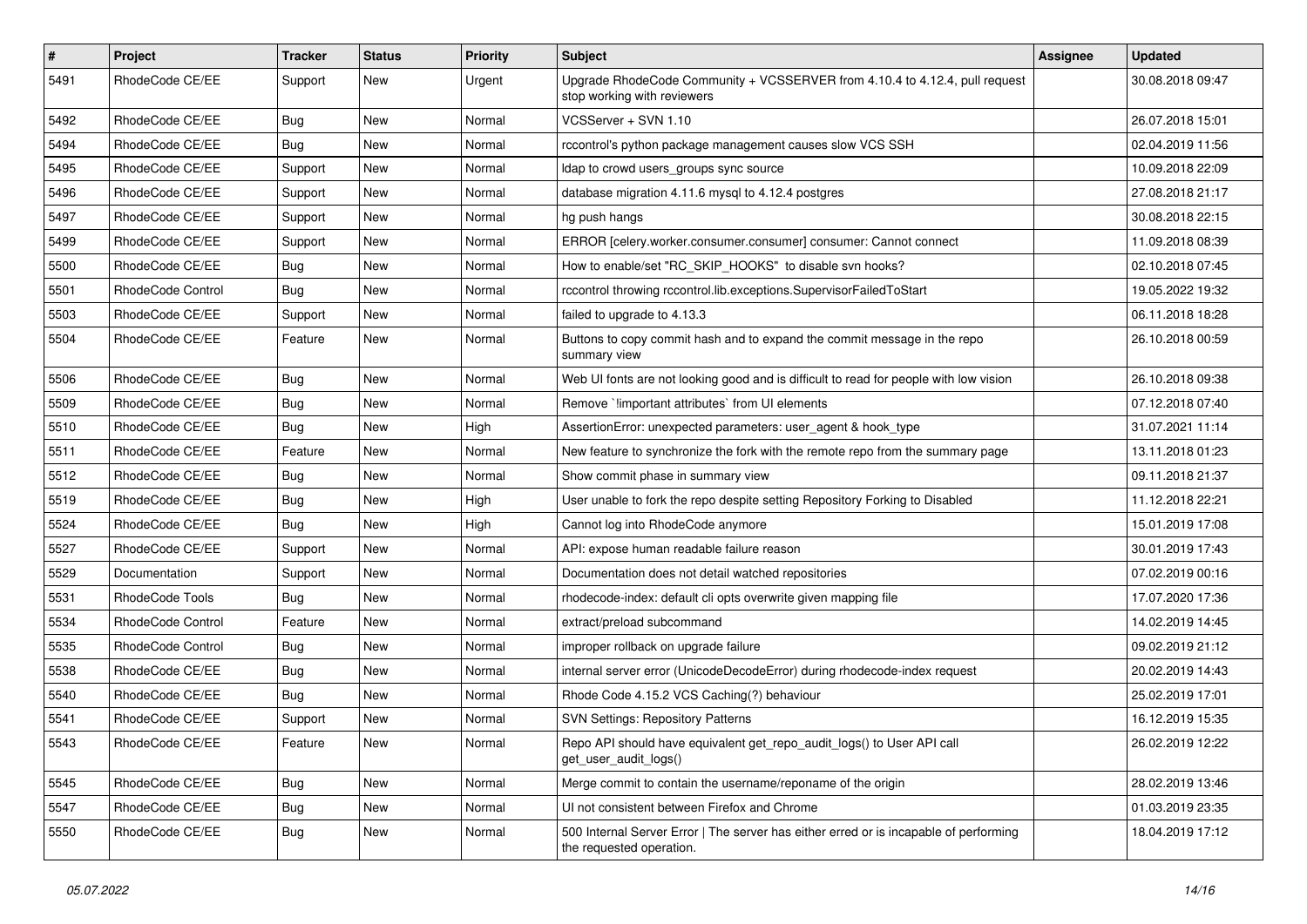| $\#$ | Project                  | <b>Tracker</b> | <b>Status</b> | <b>Priority</b> | Subject                                                                                                  | Assignee | <b>Updated</b>   |
|------|--------------------------|----------------|---------------|-----------------|----------------------------------------------------------------------------------------------------------|----------|------------------|
| 5551 | Documentation            | <b>Bug</b>     | New           | Normal          | Mention LargeFile and LFS in the Backup page                                                             |          | 21.04.2019 20:58 |
| 5552 | RhodeCode CE/EE          | Feature        | <b>New</b>    | High            | PR dependency across repos                                                                               |          | 22.06.2019 01:15 |
| 5556 | RhodeCode CE/EE          | Bug            | New           | Normal          | After upgrade RhodeCode Enterprise, pull request via API adds repo owner as<br>default reviewer          |          | 01.01.2020 13:09 |
| 5559 | RhodeCode CE/EE          | Bug            | New           | Normal          | Timezone handling issue on repos list                                                                    |          | 07.07.2019 22:19 |
| 5570 | RhodeCode CE/EE          | Bug            | New           | Normal          | Remap repositories always fail in RhodeCode community                                                    |          | 04.10.2019 14:50 |
| 5582 | <b>RhodeCode Control</b> | Feature        | New           | Normal          | Add the version number of a PR in the HTTP API                                                           |          | 15.01.2020 10:45 |
| 5584 | RhodeCode CE/EE          | Feature        | New           | Normal          | "update pull request link" message on vcs client                                                         |          | 23.01.2020 10:32 |
| 5586 | RhodeCode CE/EE          | Feature        | New           | Normal          | @mention should be a link                                                                                |          | 29.01.2020 11:46 |
| 5588 | RhodeCode CE/EE          | Bug            | New           | Normal          | wrong rendering of issue tracker pattern                                                                 |          | 29.01.2020 11:24 |
| 5590 | RhodeCode CE/EE          | Bug            | New           | Normal          | Pull Request creation takes 2 minutes                                                                    |          | 28.05.2020 20:48 |
| 5591 | Documentation            | Support        | New           | Normal          | documentation typo                                                                                       |          | 04.02.2020 19:43 |
| 5593 | RhodeCode CE/EE          | Support        | New           | Normal          | SSH connections                                                                                          |          | 17.02.2020 16:18 |
| 5595 | RhodeCode CE/EE          | Feature        | New           | Normal          | Group code review mail notification                                                                      |          | 03.03.2020 10:17 |
| 5598 | Documentation            | Bug            | <b>New</b>    | Low             | Typo in force delete command                                                                             |          | 19.03.2020 20:10 |
| 5600 | RhodeCode CE/EE          | Feature        | New           | Normal          | Change default repository landing page                                                                   |          | 27.01.2021 01:04 |
| 5612 | RhodeCode CE/EE          | Bug            | New           | Low             | CPU cores getting maxed out by VCSServer on Repository Size request                                      |          | 03.10.2021 23:25 |
| 5613 | RhodeCode CE/EE          | Feature        | New           | Low             | Feature Request: Issue tracker link in new tab/window                                                    |          | 03.10.2021 23:25 |
| 5617 | RhodeCode CE/EE          | Feature        | New           | Normal          | Allow PRs to non-head bookmarks                                                                          |          | 20.05.2020 12:25 |
| 5618 | RhodeCode CE/EE          | Support        | New           | Normal          | Getting HTTP 502 Bad Gateway when trying to push (or clone) on a slow network                            |          | 27.05.2020 21:56 |
| 5624 | RhodeCode CE/EE          | Bug            | New           | Normal          | Timeout when trying to test SMTP email configuration                                                     |          | 01.07.2020 20:01 |
| 5625 | Documentation            | Bug            | New           | Normal          | Feedback on RhodeCode Full-text search docs                                                              |          | 02.07.2020 19:22 |
| 5626 | RhodeCode CE/EE          | Bug            | New           | Normal          | Whoosh full-text indexing is fully indexing all repos, not recognizing forks                             |          | 02.07.2020 19:24 |
| 5627 | Documentation            | Bug            | New           | Normal          | Immediate re-run of rhodecode-index throws warnings on some repos (and suggests<br>rebuild from scratch) |          | 02.07.2020 19:41 |
| 5628 | Documentation            | Bug            | New           | Normal          | Problems with SSH Connection docs                                                                        |          | 06.05.2022 21:14 |
| 5629 | RhodeCode CE/EE          | Bug            | New           | Normal          | Diff truncated on small files                                                                            |          | 21.07.2020 08:58 |
| 5630 | RhodeCode CE/EE          | Bug            | New           | Normal          | Inline comments do not follow the line of code                                                           |          | 21.07.2020 11:25 |
| 5631 | RhodeCode CE/EE          | Feature        | New           | Normal          | Change target of PR                                                                                      |          | 31.07.2020 17:05 |
| 5632 | RhodeCode CE/EE          | <b>Bug</b>     | New           | Normal          | Missing Parent Folder for Personal Repo lacks proper handling                                            |          | 03.08.2020 07:56 |
| 5637 | RhodeCode CE/EE          | Feature        | New           | Normal          | Clone URL templates - add per repository/namespace                                                       |          | 29.10.2020 09:38 |
| 5638 | RhodeCode CE/EE          | Feature        | New           | Normal          | Add "Copy full url path" button                                                                          |          | 05.02.2021 20:23 |
| 5639 | RhodeCode CE/EE          | Support        | New           | High            | 500 Internal Server Error   The server has either erred  after importing Database<br>from backup         |          | 22.11.2020 09:15 |